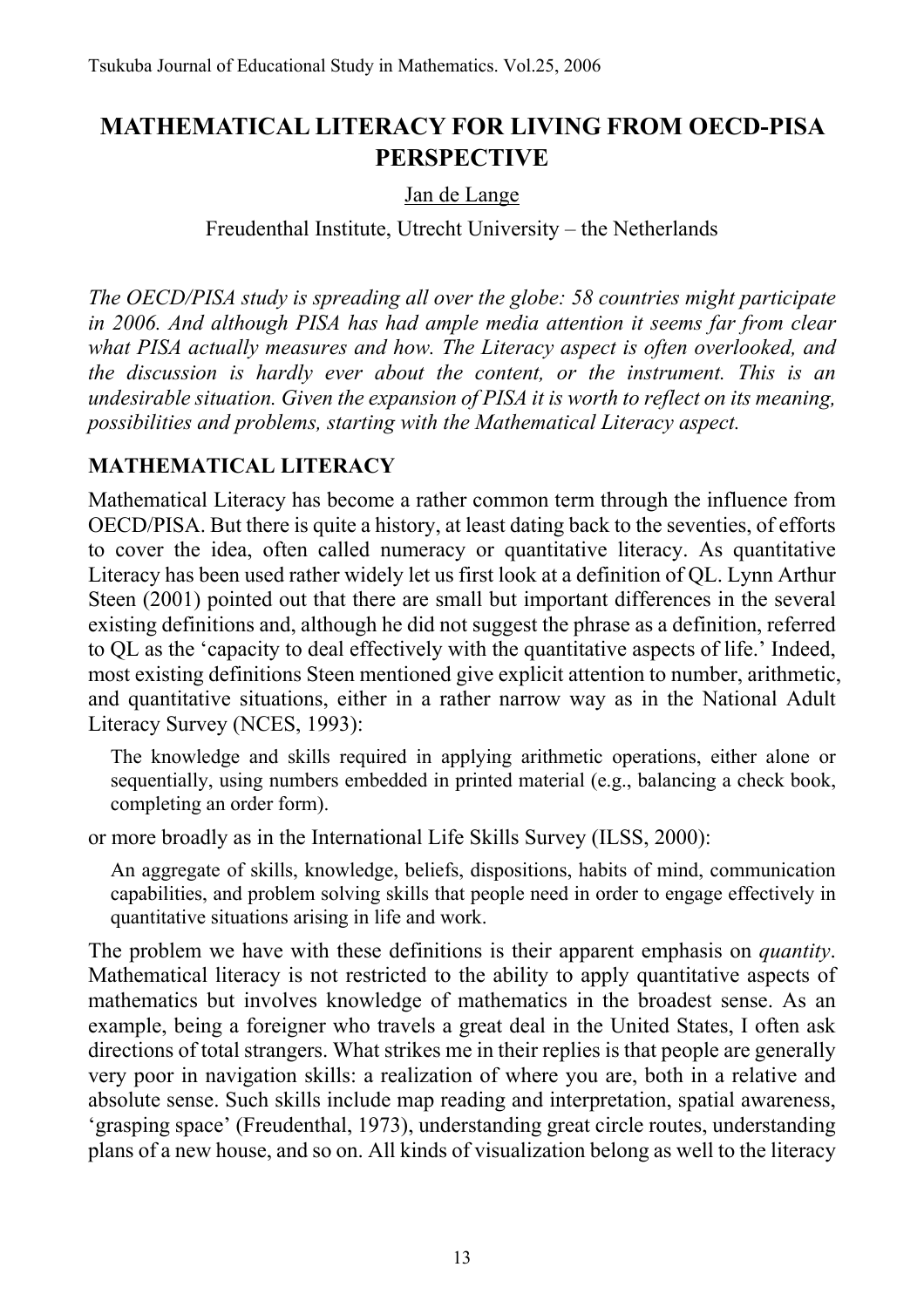aspect of mathematics and constitute an absolutely essential component for literacy, as the three books of Tufte (1983, 1990, 1997) have shown in a very convincing way.

We believe that describing what constitutes *mathematical* literacy necessitates not only this broader definition but also attention to changes within other school disciplines. The Organization for Economic Cooperation and Development (OECD) publication *Measuring Student Knowledge and Skills* (1999) presents as part of *reading* literacy a list of types of texts, the understanding of which in part determines what constitutes literacy. This list comes close, in the narrower sense, to describing many aspects of quantitative literacy. The publication mentions, as examples, texts in various formats:

Forms: tax forms, immigration forms, visa forms, application forms, questionnaires; Information sheets: timetables, price lists, catalogues, programs; Vouchers: tickets, invoices; Certificates: diplomas, contracts; Calls and advertisements; Charts and graphs; iconic representations of data; Diagrams; Tables and matrices; Lists: Maps.

The definition Steen used in *Mathematics and Democracy: The Case for Quantitative Literacy* (2001) refers to these as 'document literacy', following a definition adopted by the National Center for Education Statistics (1993).

Against this background of varying perspectives, we adapt for 'mathematical literacy' a definition that is broad but also rather 'mathematical':

Mathematics literacy is an individual's capacity to identify and understand the role that mathematics plays in the world, to make well-founded judgments, and to engage in mathematics in ways that meet the needs of that individual's current and future life as a constructive, concerned and reflective citizen (OECD, 1999).

This definition was developed by the Expert Group for Mathematics of the Programme for International Student Assessment (PISA), of which the author is chair.

# **A MATTER OF DEFINITIONS**

Having set the context, it seems appropriate now to make clear distinctions among types of literacies so that, at least in this essay, we do not declare things equal that are not equal. For instance, some equate numeracy with quantitative literacy; others equate quantitative and mathematical literacy. To make our definitions functional, we connect them to our phenomenological categories:

*Spatial Literacy.* We start with the simplest and most neglected: spatial literacy. Spatial literacy supports our understanding of the (three-dimensional) world in which we live and move. To deal with what surrounds us, we must understand properties of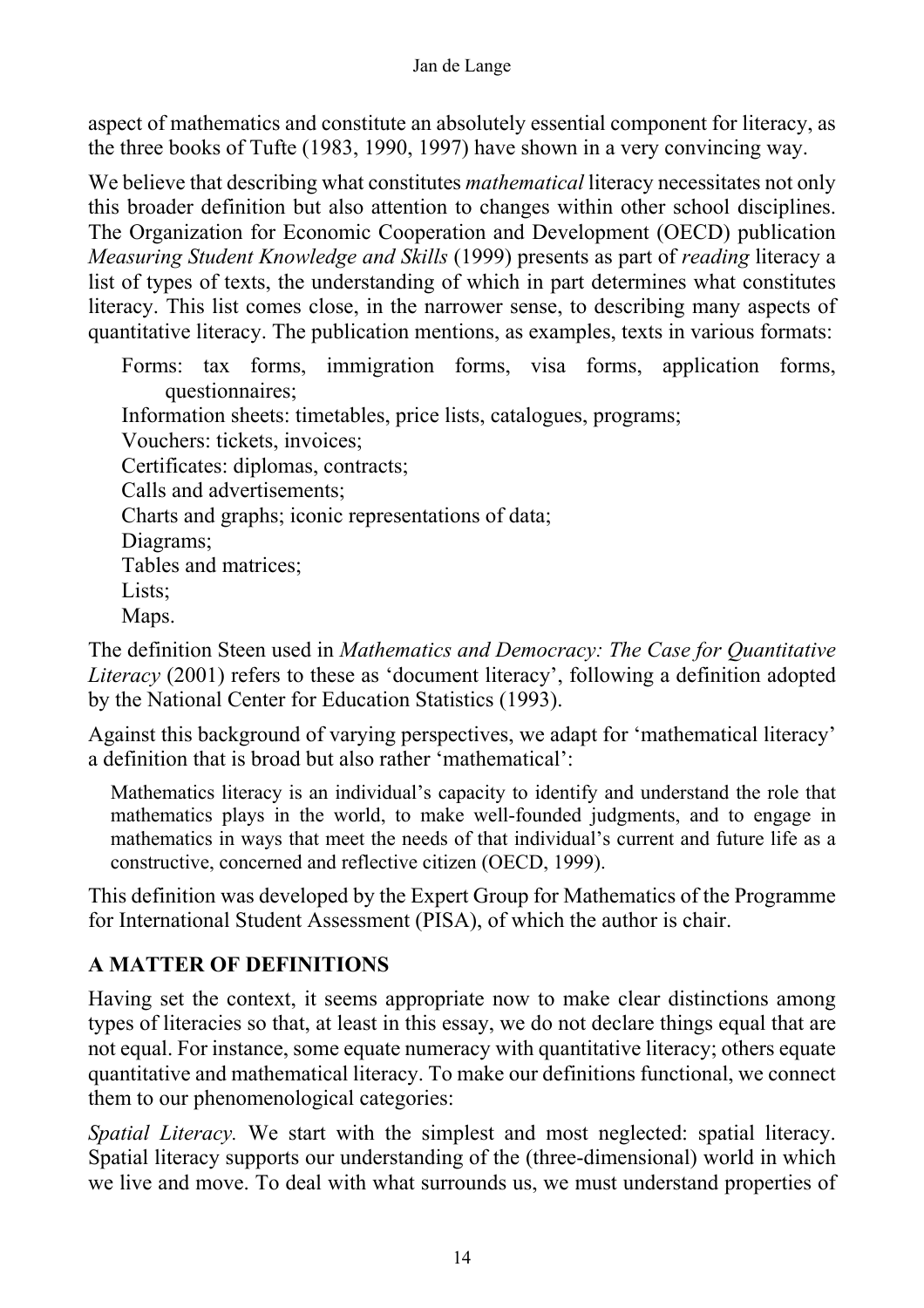objects, the relative positions of objects and the effect thereof on our visual perception, the creation of all kinds of two- and three-dimensional paths and routes, navigational practices, shadows – even the art of Escher.

*Numeracy*. The next obvious literacy is numeracy, fitting as it does directly into quantity. We can follow, for instance, Treffers' (1991) definition, which stresses the ability to handle numbers and data and to evaluate statements regarding problems and situations that invite mental processing and estimating in real-world contexts.

*Quantitative Literacy.* When we look at quantitative literacy, we are actually looking at literacy dealing with a cluster of phenomenological categories: quantity, change and relationships, and uncertainty. These categories stress understanding of, and mathematical abilities concerned with, certainties (quantity), uncertainties (quantity as well as uncertainty), and relations (types of, recognition of, changes in, and reasons for those changes).

*Mathematical Literacy.* We think of mathematical literacy as the overarching literacy comprising all others. Thus we can make a visual representation as follows:



Fig. 1: Tree structure mathematical literacy

## **PISA LITERACY**

The OECD/PISA mathematical literacy domain is concerned with the capacities of students to analyse, reason, and communicate ideas effectively as they pose, formulate, solve and interpret mathematics in a variety of situations. The assessment focuses on real-world problems, moving beyond the kinds of situations and problems typically encountered in school classrooms. In real-world settings, citizens regularly face situations when shopping, travelling, cooking, dealing with personal finances, et cetera, in which mathematical competencies would be of some help in clarifying or solving a problem.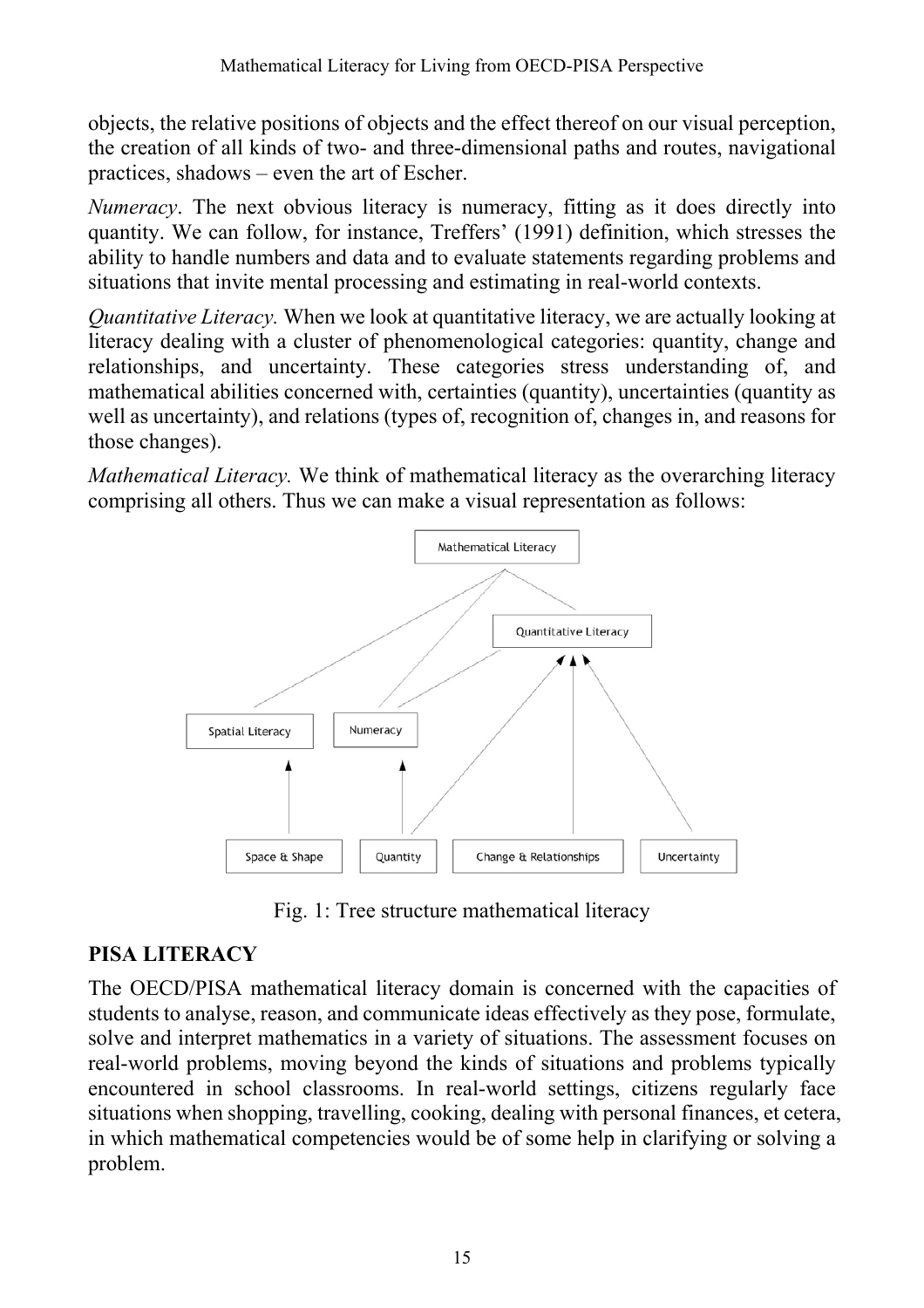Citizens in every country are increasingly confronted with a myriad of issues involving quantitative, spatial, probabilistic or relational reasoning. The media are full of information that use and misuse tables, charts, graphs and other visual representations to explain or clarify matters regarding the weather, economics, medicine, sports, environment, to name a few. Even closer to the daily life of every citizen are skills involving reading and interpreting bus or train schedules, understanding energy bills, arranging finances at the bank, economising resources, and making good business decisions, whether it is bartering or finding the best buy. Thus, literacy in mathematics is about the functionality of the mathematics you have learned at school. This functionality is important for students to survive in a successful way in the present information and knowledge society.

Such uses of mathematics are based on skills learned and practiced through the kinds of problems that typically appear in textbooks and classrooms. However, they demand the ability to *apply* those skills in a less structured context, where the directions are not so clear. People have to make decisions about what knowledge may be relevant, what process will lead to a possible solution, and how to reflect on the correctness of the answer found.

Some explanatory remarks are in order for the definition of mathematical literacy to become transparent:

- 1. In using the term 'literacy', we want to emphasize that mathematical knowledge and skills that have been defined and are definable within the context of a mathematics curriculum, do not constitute our primary focus here. Instead, what we have in mind is mathematical knowledge put into functional use in a multitude of contexts in varied, reflective, and insight-based ways.
- 2. *Mathematical literacy* cannot be reduced to but certainly presupposes knowledge of mathematical terminology, facts, and procedures as well as numerous skills in performing certain operations, carrying out certain methods, and so forth. Also, we want to emphasize that the term 'literacy' is not confined to indicating a basic, minimum level of functionality only. On the contrary, we think of literacy as a continuous, multidimensional spectrum ranging from aspects of basic functionality to high-level mastery.
- 3. A crucial capacity implied by our notion of mathematical literacy is the ability to pose, formulate and solve intra- and extra-mathematical problems within a variety of domains and settings. These range from purely mathematical ones to ones in which no mathematical structure is present from the outset but may be successfully introduced by the problem poser, problem solver, or both.
- 4. Attitudes and emotions (e.g., self-confidence, curiosity, feelings of interest and relevance, desire to do or understand things) are not components of the definition of mathematical literacy. Nevertheless they are important prerequisites for it. In principle it is possible to possess mathematical literacy without possessing such attitudes and emotions at the same time. In practice,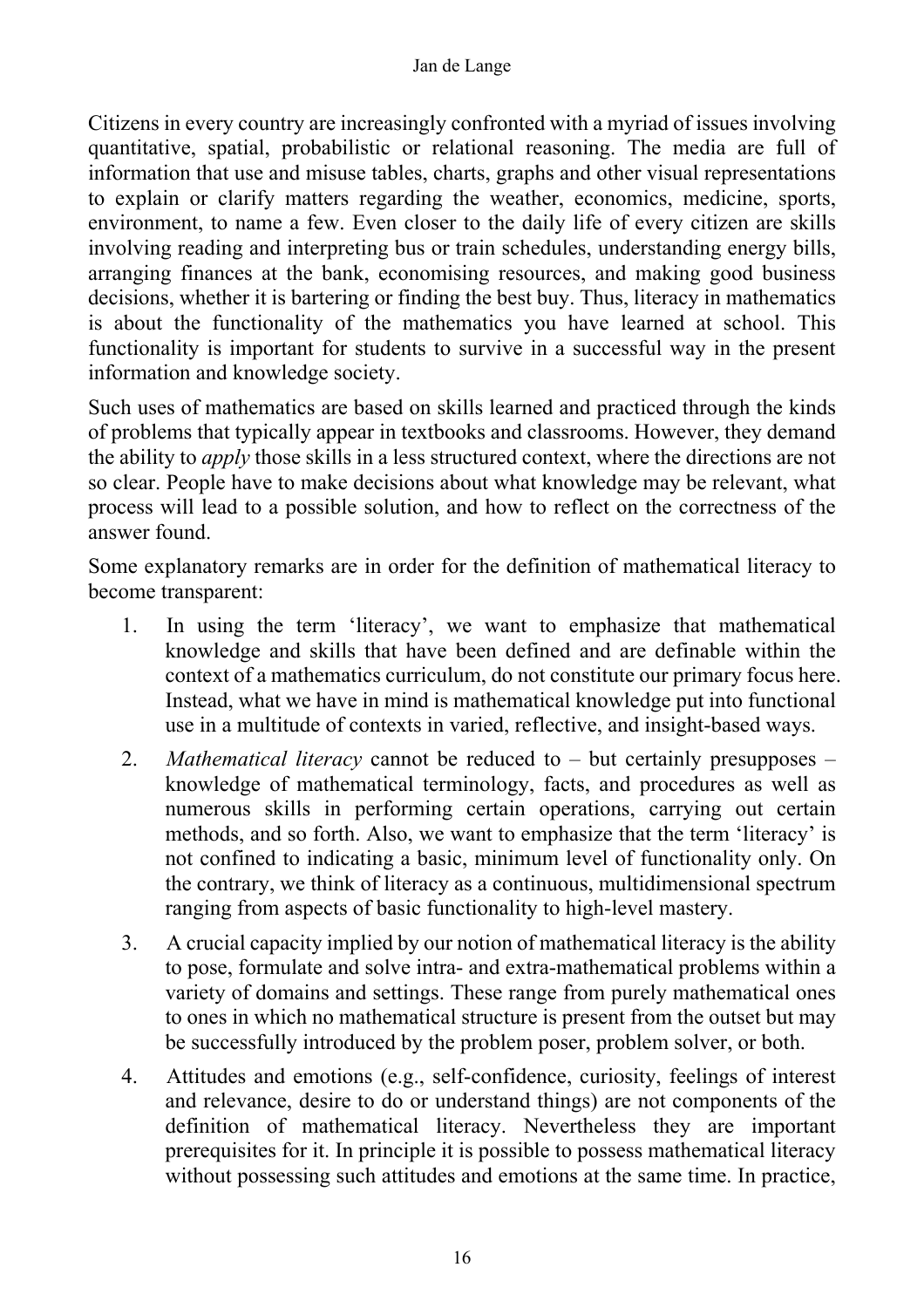however, it is not likely that such literacy will be exerted and put into practice by someone who does not have some degree of self-confidence, curiosity, feeling of interest and relevance, and desire to do or understand things that contain mathematical components.

# **MATHEMATISATION AS KEY TO LITERACY**

Mathematical literacy is about dealing with 'real' problems. That means that these problems are not 'purely' mathematical but are placed in some kind of a 'situation'. In short, the students have to 'solve' a real world problem requiring to use the skills and competencies they have acquired trough schooling and life experiences. A fundamental role in that process is referred to as 'mathematisation'.

The process of mathematisation starts with a problem situated in reality (1). Next the problem solver tries to identify the relevant mathematics, and reorganizes the problem according to the mathematical concepts identified (2) followed by gradually trimming away the reality (3). These three steps lead us from a real world problem to a mathematical problem. The fourth step may not come as a surprise: solving the mathematical problem (4). Now the question arises: what is the meaning of this strictly mathematical solution in terms of the real world (5)?

The following figure shows the cyclic character of the mathematisation process:



Fig. 2: The mathematisation cycle

In might help the interested reader understanding this cycle better by giving an example. The following item has been field trialled for PISA but was rejected because of the high degree of difficulty. The item has previously been released by OECD. For the purpose of making the mathematisation process clear we have changed the question asked: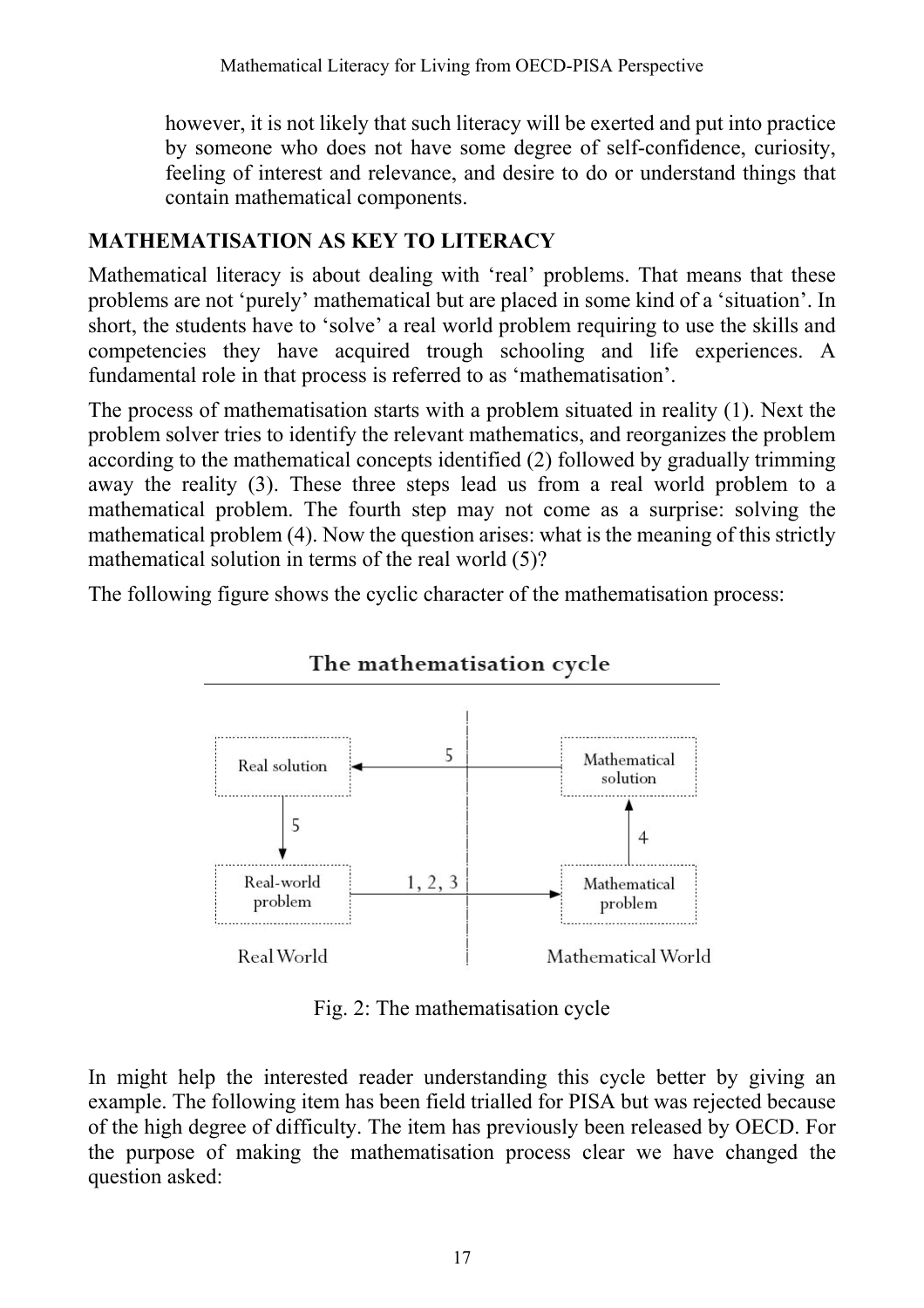#### **HEARTBEAT**

For health reasons people should limit their efforts, for instance during sports, in order not to exceed a certain heartbeat frequency.

For years the relationship between a person's recommended maximum heart rate and the person's age was described by the following formula:

Recommended maximum heart rate  $= 220 - age$ 

Recent research showed that this formula should be modified slightly. The new formula is as follows:

Recommended maximum heart rate  $= 208 - (0.7 \times \text{age})$ 

#### **QUESTION 1: HEARTBEAT**

What is the main difference between the two formulas and how do they affect the maximum allowable heart rate?

Fig. 3: Example of item that lends itself to mathematisation

*The process of mathematisation starts with a problem situated in reality (1).* 

As will be clear from the item the realty in this case is physical fitness. An important rule when doing exercises is that one should not go to far in becoming fit, as this may cause health problems. We can jump to this conclusion because of the text: maximal heartbeat.

Next the problem solver *tries to identify the relevant mathematics, and reorganizes the problem according to the mathematical concepts identified* (2).

It seems clear that we have two word formulas that need to be understood, and we are requested to compare these two formulas, and what they really mean in mathematical terms. The formulas give a relation between the advised maximum heart beat rate and the age of a person.

*Next we are gradually trimming away the reality (3).* 

There are different ways to move the problem to a strictly mathematical problem, or trimming away reality. One way to go is to make the word formulas into more formal expressions like:

$$
y = 220 - x
$$

$$
y = 208 - 0.7x
$$

Of course we have to remind ourselves that *y* expresses the maximum heart beat in b/m and *x* the age in years. Another way to go to a 'strictly' mathematical world is drawing the graphs right from the word formulas.

These three steps lead us from a real world problem to a mathematical problem.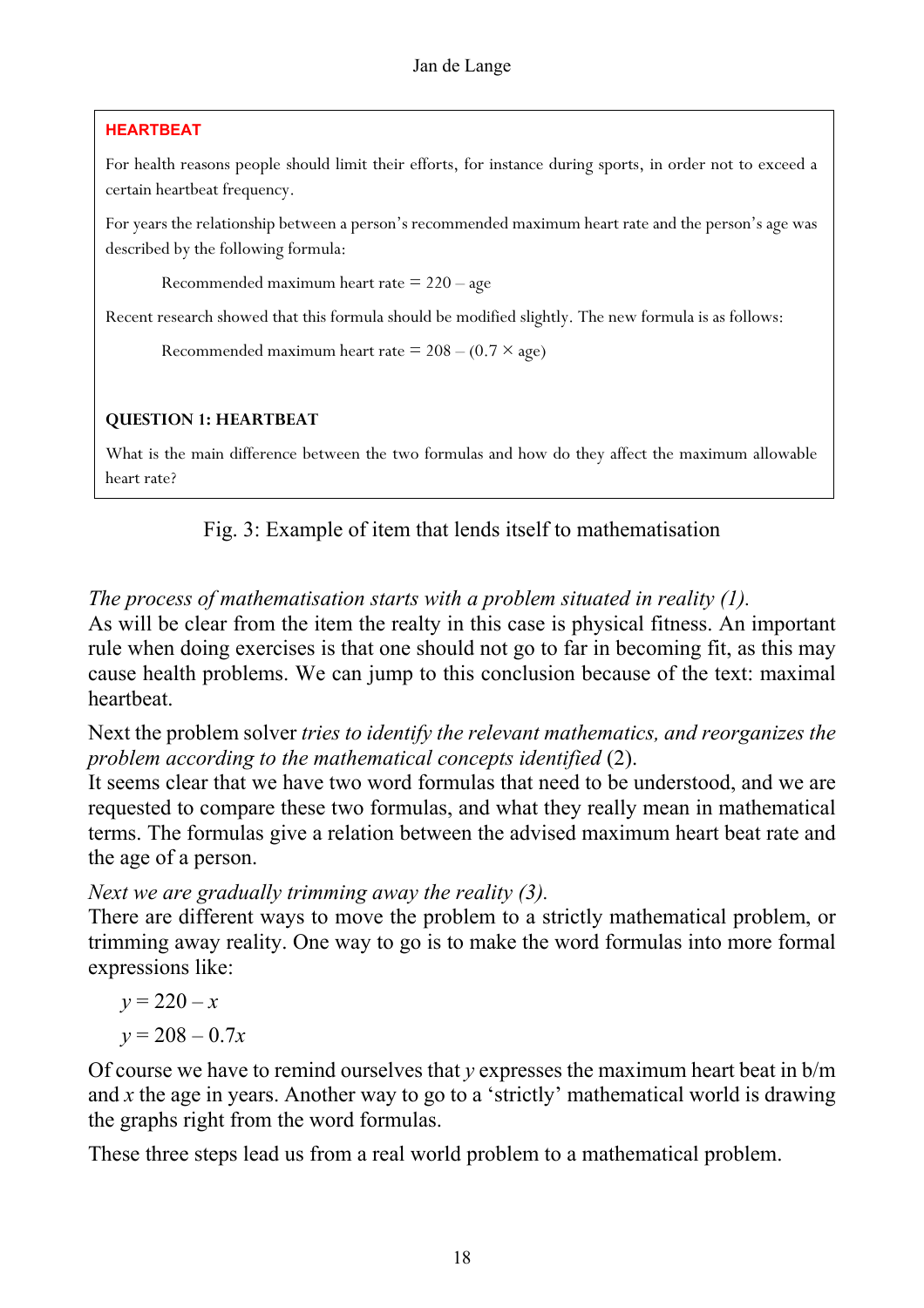*The fourth step may not come as a surprise: solving the mathematical problem (4).*  The mathematical problem at hand is to compare the two formulas or graphs, and to say something about the differences for people of a certain age. A nice way to start is to find out where the two formulas give equal results or where the two graphs intersect. So we can solve this by solving the equation:

 $220 - x = 208 - 0.7x$ .

This give us  $x = 40$  and the corresponding value for *y* is 180. So the two graphs intersect at the point (40, 180).

And as the slope of the first formula is -1, and of the second one -0,7 we know that the second graph is 'less steep' than the first one. Or the graph of  $y - 220 - x$  lies 'above' the graph of  $y = 208 - 0.7x$  for values of x smaller than 40, and below for values of x larger than 40.

Now let us move to step 5 to see if this solution of the mathematical problem helps us in solving the 'real world' problem.

*Now the question arises: what is the meaning of this strictly mathematical solution in terms of the real world (5)?* 

The meaning is not too difficult if we realize that *x* is the age of a person and *y* the maximum heart beat. If one is 40 years old both formulas give the same result: a maximum heart beat of 180. The 'old' rule allows for higher heart rates for younger people: in the extreme, if the age is zero the maximum is 220 in the old formula and only 208 in the new formula.

But for older people, in this case for those over 40, the more recent insights allow for a higher maximum heartbeat. As an example, and again extreme: for an age of 100 years we see that the old formula give us a maximum of 120 and the new one 138.

Of course we have to realize a number of other things: the formulas lack mathematical precision and give a feel of quasi scientific. It is only a rule of thump that should be used with caution. An other point is that for ages at the extreme the outcomes should be taken with even more hesitation.

What this example shows is that even with relatively 'simple' items, in the sense that they can be used within the restrictions of a large international study and can be solved in a short time; we still can identify the full cycle of mathematisation and problem solving.

What the example also shows is that mathematical literacy goes *beyond* most curricular mathematics. We will explore this further next.

# **MATHEMATICS FOR LITERACY**

Mathematics school curricula are organized into strands that classify mathematics as a strictly compartmentalized discipline with an over-emphasis on computation and formulas. This organization makes it almost impossible for students to see mathematics as a continuously growing scientific field that continually spreads into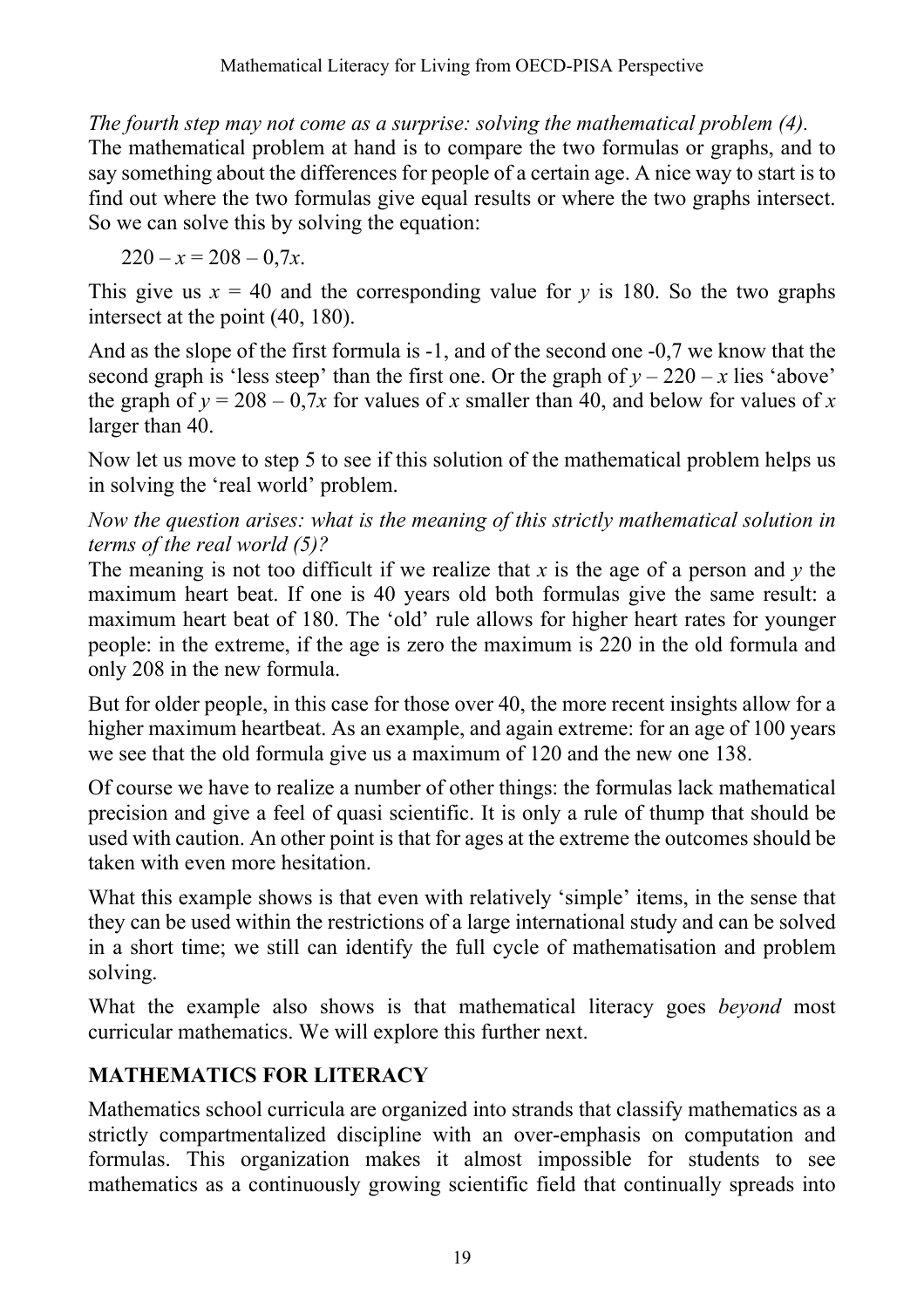new fields and applications. Students are not positioned to see overarching concepts and relations, so mathematics appears to be a collection of fragmented pieces of factual knowledge.

'What is mathematics?' is not a simple question to answer. A person asked at random will most likely answer 'Mathematics is the study of number.' Or, if you're lucky, 'Mathematics is the science of number.' And, as Devlin (1994) states in his very successful book *Mathematics: The Science of Patterns*, the former is a huge misconception based on a description of mathematics that ceased to be accurate some 2,500 years ago. Present-day mathematics is a thriving, worldwide activity; it is an essential tool for many other domains like banking, engineering, manufacturing, medicine, social science, and physics. The explosion of mathematical activity that has taken place in the twentieth century has been dramatic. At the turn of the nineteenth century, mathematics could reasonably be regarded as consisting of about 12 distinct subjects: arithmetic, geometry, algebra, calculus, topology and so on. The similarity between this list and the present-day school curricula list is amazing.

A more reasonable figure for today, however, would be between 60 and 70 distinct subjects. Some subjects (e.g., algebra, topology) have split into various sub fields; others (e.g., complexity theory, dynamical systems theory) are completely new areas of study.

Mathematics could be seen as the language that describes patterns – both patterns in nature and patterns invented by the human mind. Those patterns can either be real or imagined, visual or mental, static or dynamic, qualitative or quantitative, purely utilitarian or of little more than recreational interest. They can arise from the world around us, from depth of space and time, or from the inner workings of the human mind.

Since the goal of OECD/PISA is to assess student's capacity to solve real problems, the strategy has been to define the range of content that will be assessed using a phenomenological approach to describing the mathematical concepts, structures or ideas. This means describing content in relation to the phenomena and the kinds of problems for which it was created. This approach ensures a focus in the assessment that is consistent with domain definition, but covers a range of content that includes what is typically found in other mathematics assessments and in national mathematics curricula.

The concept of a phenomenological organization is not new. In 1990, the Mathematical Sciences Education Board published *On the Shoulders of Giants: New Approaches to Numeracy*, a book that made a strong plea for educators to help students delve deeper to find the concepts that underlie all mathematics and thereby better understand the significance of these concepts in the world. The labelling of phenomenological categories has many varieties. For the PISA study the term 'overarching idea' has been chosen.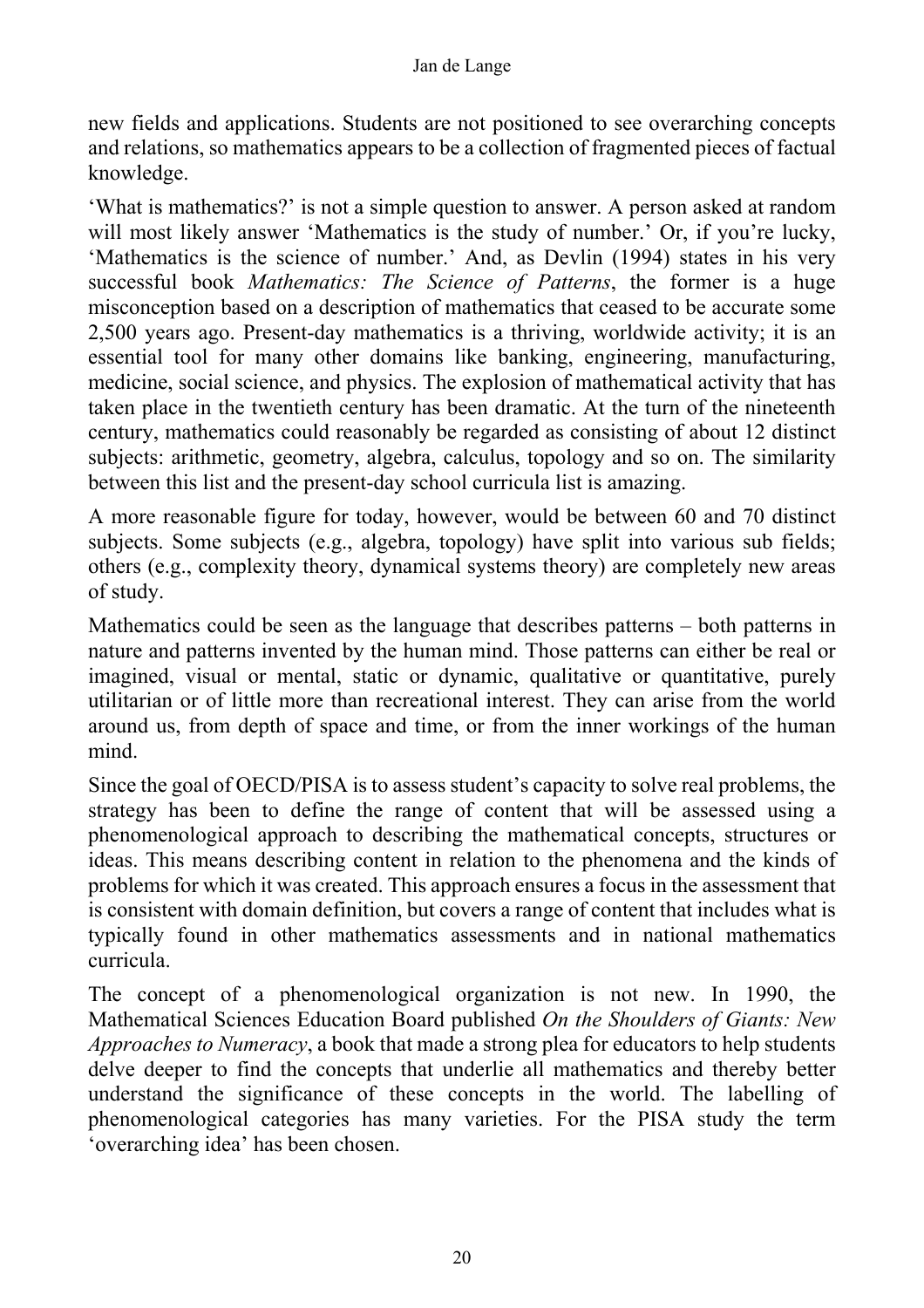Many phenomenological categories can be identified and described. In fact the domain of mathematics is so rich and varied that it would not be possible to identify an exhaustive list of phenomenological categories. It is important for purposes of assessment, however, for any selection of *big ideas* that is offered to represent a sufficient variety and depth to reveal the essentials of mathematics and their relations to the traditional strands.

The following list of mathematical phenomenological categories meets this requirement:

**Ouantity** Space and shape Change and relationships Uncertainty

Using these four categories, mathematics content can be organized into a sufficient number of areas to help ensure a spread of items across the curriculum, but also a small enough number to avoid an excessively fine division – which would work against a focus on problems based in real-life situations. Each phenomenological category is an encompassing set of phenomena and concepts that make sense together and may be encountered within and across a multitude of quite different situations. By their very nature, each idea can be perceived as a general notion dealing with a generalized content dimension. This implies that the categories or ideas cannot be sharply delineated vis-à-vis one another. Rather, each represents a certain perspective, or point of view, which can be thought of as possessing a core, a centre of gravity, and a somewhat blurred penumbra that allow intersection with other ideas. In principle, any idea can intersect with any other idea. (For a more detailed description of these four categories or ideas, please refer to the PISA framework (OECD, 2002).)

# **Quantity**

This overarching idea focuses on the need for quantification to organize the world. Important aspects include an understanding of relative size, recognition of numerical patterns, and the ability to use numbers to represent quantifiable attributes of real-world objects (measures). Furthermore, quantity deals with the processing and understanding of numbers that are represented to us in various ways. An important aspect of dealing with quantity is quantitative reasoning, whose essential components are developing and using number sense, representing numbers in various ways, understanding the meaning of operations, having a feel for the magnitude of numbers, writing and understanding mathematically elegant computations, doing mental arithmetic, and estimating.

## **Space and Shape**

Patterns are encountered everywhere around us: in spoken words, music, video, traffic, architecture, and art. Shapes can be regarded as patterns: houses, office buildings, bridges, starfish, snowflakes, town plans, cloverleaf, crystals, and shadows. Geometric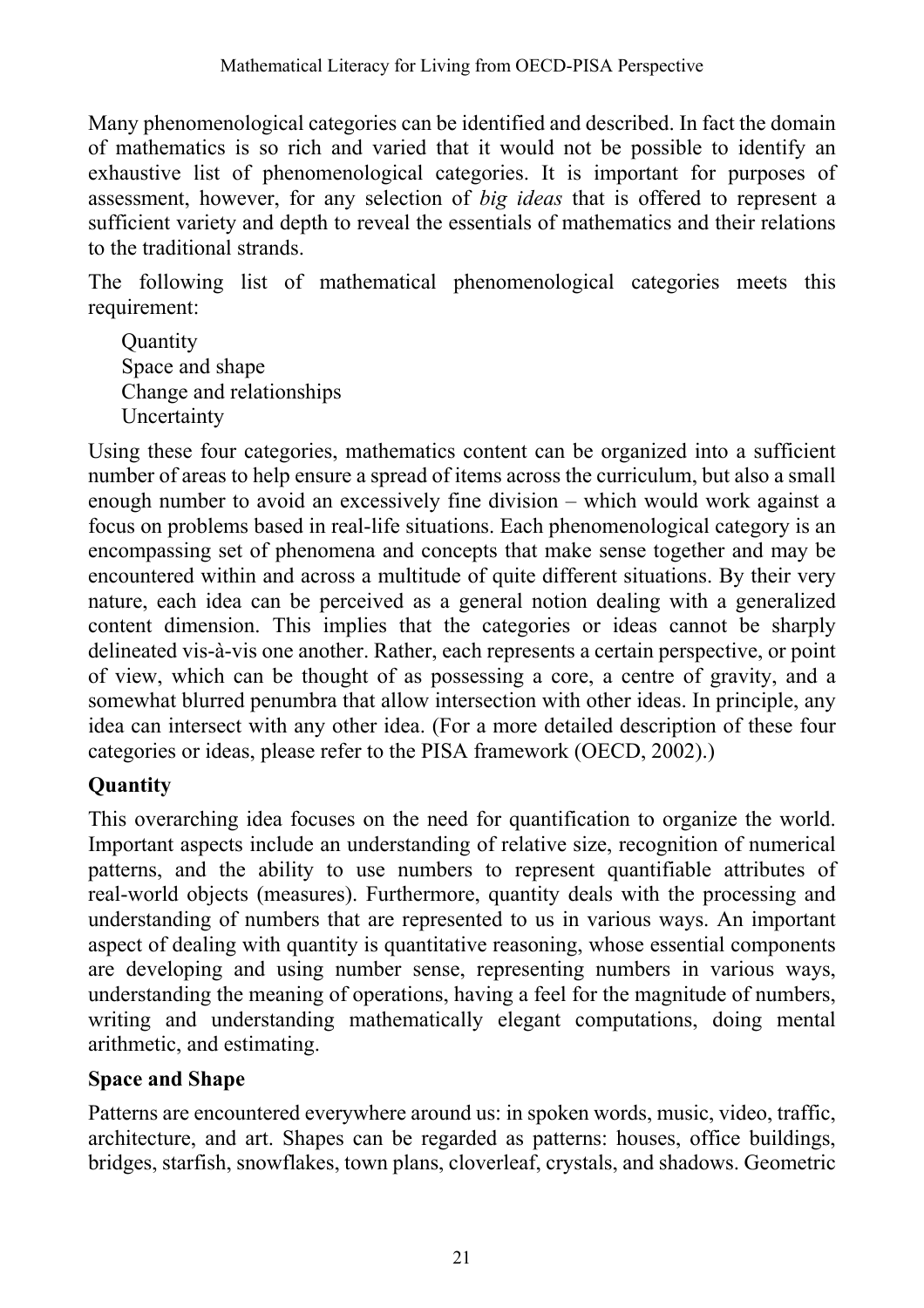patterns can serve as relatively simple models of many kinds of phenomena, and their study is desirable at all levels (Grünbaum, 1985). In the study of shapes and constructions, we look for similarities and differences as we analyze the components of form and recognize shapes in different representations and different dimensions. The study of shapes is closely connected to the concept of 'grasping space' (Freudenthal, 1973) – learning to know, explore, and conquer, in order to live, breathe, and move with more understanding in the space in which we live. To achieve this, we must be able to understand the properties of objects and the relative positions of objects; we must be aware of how we see things and why we see them as we do; and we must learn to navigate through space and through constructions and shapes. This requires understanding the relationship between shapes and images (or visual representations) such as that between a real city and photographs and maps of the same city. It also includes understanding how three-dimensional objects can be represented in two dimensions, how shadows are formed and interpreted, and what perspective is and how it functions.

### **Change and Relationships**

Every natural phenomenon is a manifestation of change, and in the world around us a multitude of temporary and permanent relationships among phenomena are observed: organisms changing as they grow, the cycle of seasons, the ebb and flow of tides, cycles of unemployment, weather changes, stock exchange fluctuations. Some of these change processes can be modelled by straightforward mathematical functions: linear, exponential, periodic or logistic, discrete or continuous. But many relationships fall into different categories, and data analysis is often essential to determine the kind of relationship present. Mathematical relationships often take the shape of equations or inequalities, but relations of a more general nature (e.g., equivalence, divisibility) may appear as well. Functional thinking – that is, thinking in terms of and about relationships – is one of the fundamental disciplinary aims of the teaching of mathematics. Relationships can take a variety of different representations, including symbolic, algebraic, graphic, tabular, and geometric. As a result, translation between representations is often of key importance in dealing with mathematical situations.

### **Uncertainty**

Our information-driven society offers an abundance of data, often presented as accurate and scientific and with a degree of certainty. But in daily life we are confronted with uncertain election results, collapsing bridges, stock market crashes, unreliable weather forecasts, poor predictions of population growth, economic models that do not align, and many other demonstrations of the uncertainty of our world. Uncertainty is intended to suggest two related topics: data and chance, phenomena that are the subject of mathematical study in statistics and probability, respectively. Recent recommendations concerning school curricula are unanimous in suggesting that statistics and probability should occupy a much more prominent place than they have in the past (Cockroft, 1982; LOGSE, 1990; MSEB, 1993; NCTM, 1989, 2000). Specific mathematical concepts and activities that are important in this area include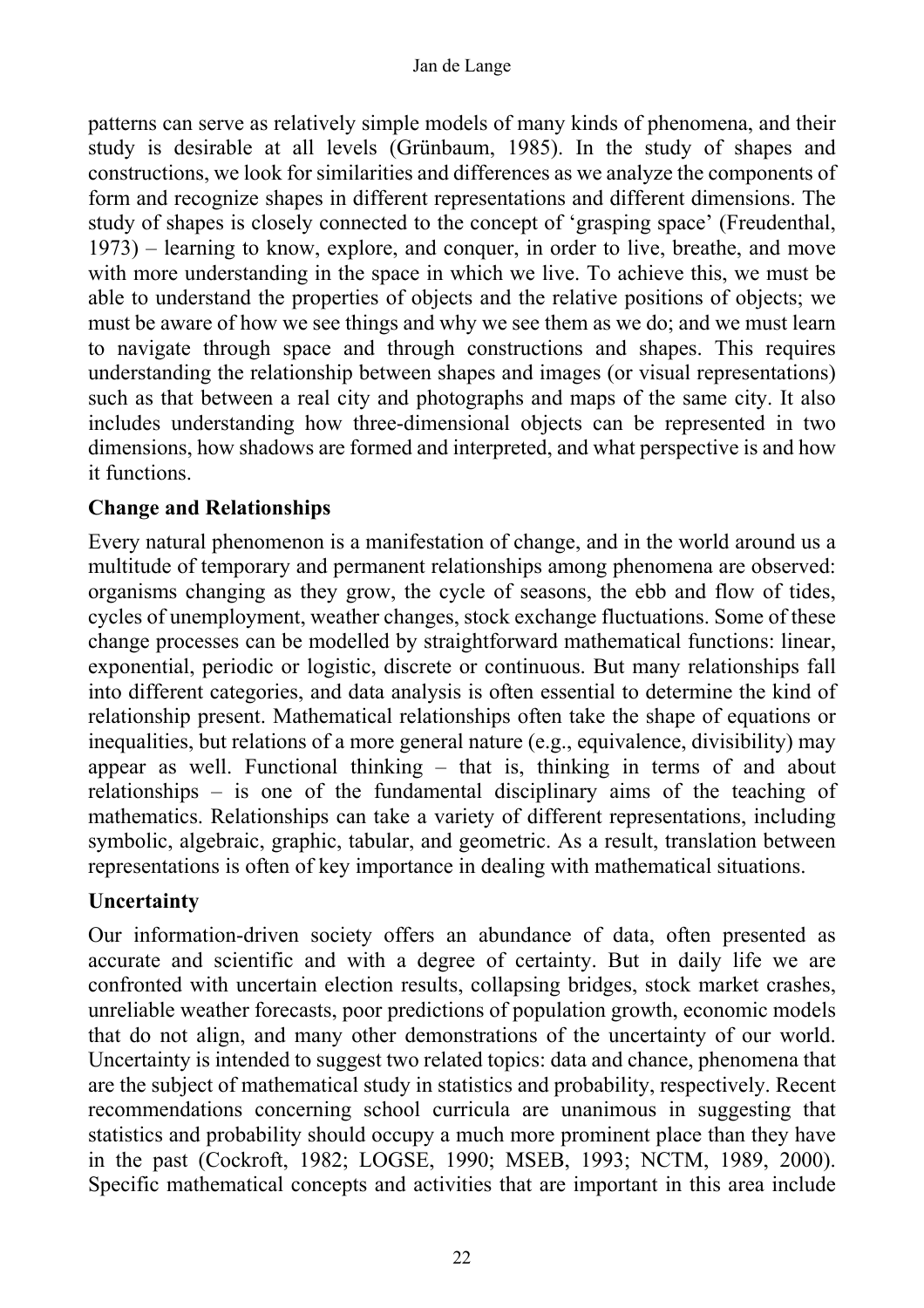collecting data, data analysis, data display and visualization, probability, and inference.

# **MATHEMATICS VERSUS MATHEMATICAL LITERACY**

In an interview in *Mathematics and Democracy*, Peter T. Ewell (2001) was asked:

"*The Case for Quantitative Literacy* argues that quantitative literacy is not merely a euphemism for mathematics but is something significantly different – less formal and more intuitive, less abstract and more contextual, less symbolic and more concrete. Is this a legitimate and helpful distinction?" Ewell answered that indeed this distinction is meaningful and powerful.

The answer to this question depends in large part on the interpretation of what constitutes good mathematics. We can guess that in Ewell's perception, mathematics is formal, abstract, and symbolic – a picture of mathematics still widely held. Ewell continued to say that literacy implies an integrated ability to function seamlessly within a given community of practice. Functionality is surely a key point, both in itself and in relation to a community of practice, which includes the community of mathematicians. Focusing on functionality gives us better opportunity to bridge gaps or identify overlaps. In the same volume, Alan H. Schoenfeld (2001) observed that in the past, literacy and what is learned in mathematics classes were largely disjointed. Now, however, they should be thought of as largely overlapping and taught as largely overlapping. In this approach, which takes into consideration the changing perception of what constitutes mathematics, mathematics and mathematical literacy are positively not disjointed.

For Schoenfeld, the distinction most likely lies in the fact that as a student he never encountered problem-solving situations, that he studied only 'pure' mathematics and, finally, that he never saw or worked with real data. Each of these is absolutely essential for literate citizenship, but none even hints at defining what mathematics is needed for ML, at least not in the traditional school mathematics curricula descriptions of arithmetic, algebra, geometry, and so on.

Again, in *Mathematics and Democracy*, Wade Ellis, Jr. (2001) observes that many algebra teachers provide instruction that constricts rather than expands student thinking. He discovered that students leaving an elementary algebra course could solve fewer real-world problems after the course than before it: after completing the course, they thought that they had to use symbols to solve problems they had previously solved using only simple reasoning and arithmetic. It may come as no surprise that Ellis promotes a new kind of common sense – a quantitative common sense based on mathematical concepts, skills, and know-how. Despite their differences, however, Schoenfeld and Ellis seem to share Treffers' (1991) observation that innumeracy might be caused by a flaw in the structural design of instruction.

These several observers seem to agree that in comparison with traditional school mathematics, ML is less formal and more intuitive, less abstract and more contextual,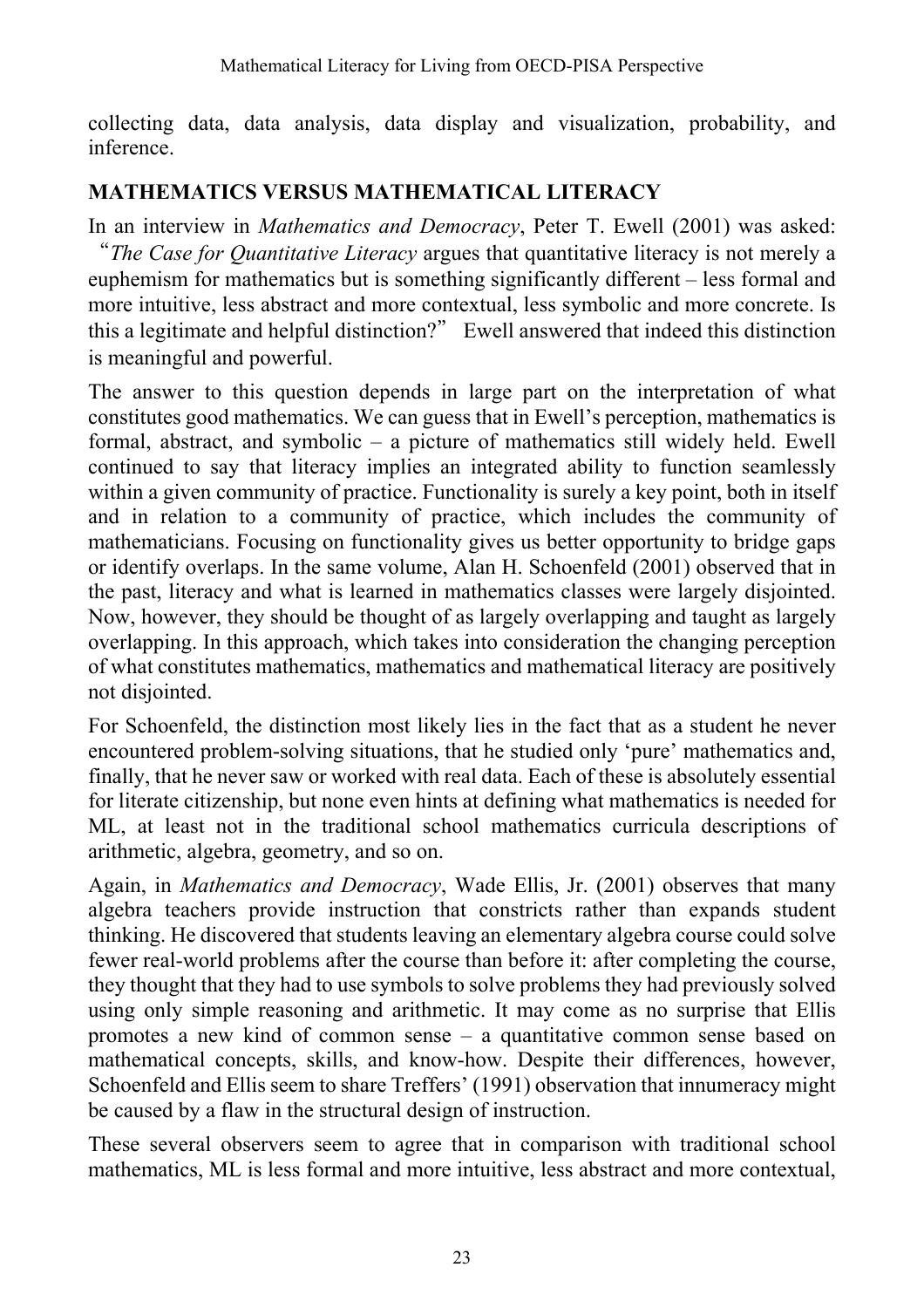less symbolic and more concrete. ML also focuses more attention and emphasis on reasoning, thinking, and interpreting as well as on other very mathematical competencies. To get a better picture of what is involved in this distinction, we first need to describe what Steen (2001) called the 'elements' needed for ML. With a working definition of ML and an understanding of the elements (or 'competencies' as they are described in the PISA framework) needed for ML, we might come closer to answering our original question – what mathematics is important? – or formulating a better one.

### **COMPETENCIES NEEDED FOR MATHEMATICAL LITERACY**

The competencies that form the heart of the ML description in OECD/PISA seem, for most parts, in line with the so called 'elements' in Steen (2001). The content part of the competency description relies on the work of Niss (1999) and his Danish colleagues, but similar formulations can be found in the work of many others representing many countries (as indicated by Neubrand et al., 2001). The same holds for the description of the competency clusters. The present description is a further development of work carried out by the author (Boertien and De Lange, 1994; De Lange, 1995, 1999) and his colleagues from the Netherlands and the United States.

- 1. *Mathematical thinking and reasoning*. Posing questions characteristic of mathematics; knowing the kind of answers that mathematics offers, distinguishing among different kinds of statements; understanding and handling the extent and limits of mathematical concepts.
- 2. *Mathematical argumentation.* Knowing what proofs are; knowing how proofs differ from other forms of mathematical reasoning; following and assessing chains of arguments; having a feel for heuristics; creating and expressing mathematical arguments.
- 3. *Mathematical communication.* Expressing oneself in a variety of ways in oral, written, and other visual form; understanding someone else's work.
- 4*. Modelling.* Structuring the field to be modelled; translating reality into mathematical structures; interpreting mathematical models in terms of context or reality; working with models; validating models; reflecting, analyzing, and offering critiques of models or solutions; reflecting on the modelling process.
- 5*. Problem posing and solving.* Posing, formulating, defining, and solving problems in a variety of ways.
- 6. *Representation.* Decoding, encoding, translating, distinguishing between, and interpreting different forms of representations of mathematical objects and situations as well as understanding the relationship among different representations.
- 7. *Symbols.* Using symbolic, formal, and technical language and operations.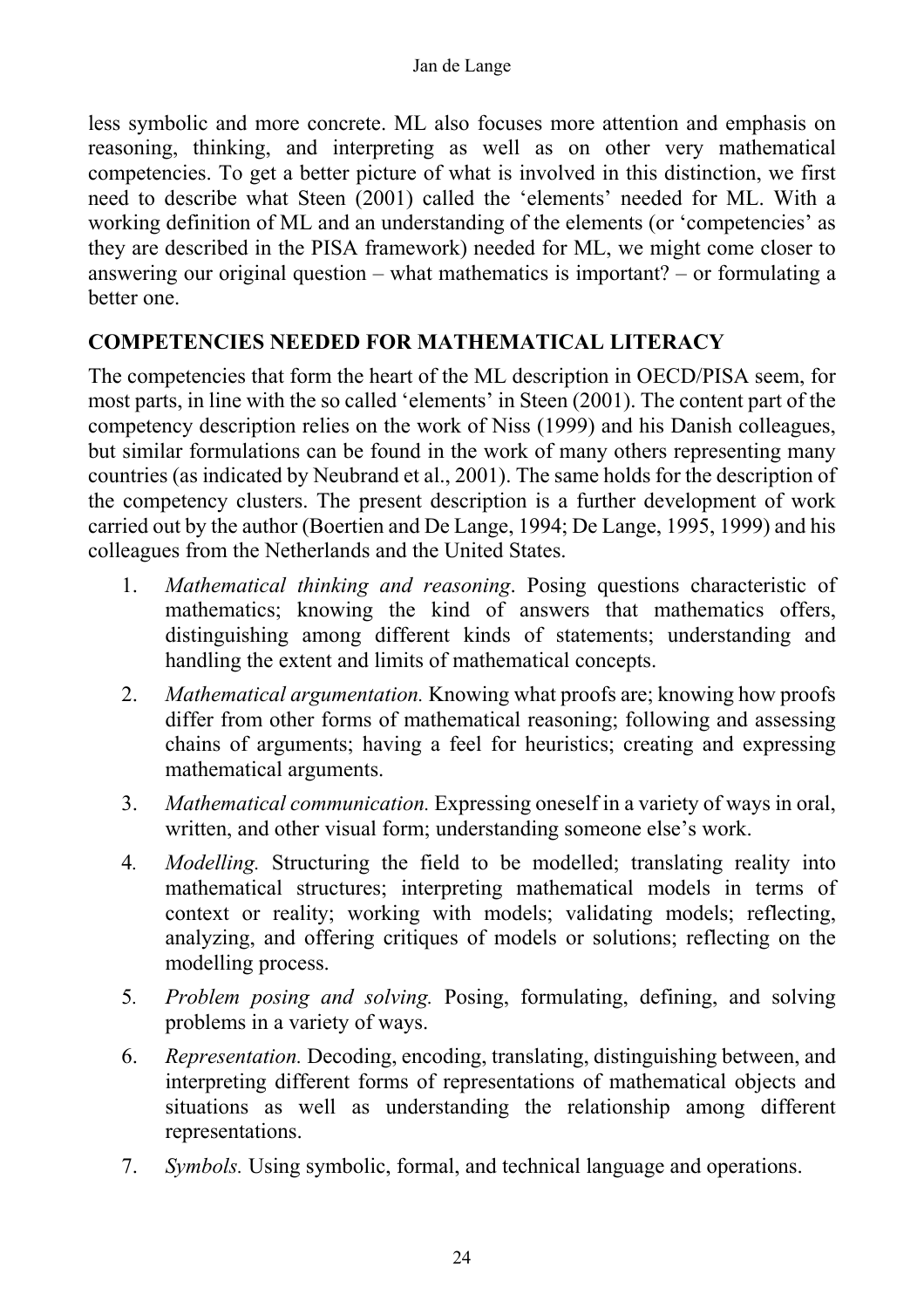8. *Tools and technology.* Using aids and tools, including technology when appropriate.

To be mathematically literate, individuals need all these competencies to varying degrees, but they also need confidence in their own ability to use mathematics and comfort with quantitative ideas. An appreciation of mathematics from historical, philosophical, and societal points of view is also desirable.

It should be clear from this description why we have included functionality within the mathematician's practice. We also note that to function well as a mathematician, a person needs to be literate. It is not uncommon that someone familiar with a mathematical tool fails to recognize its usefulness in a real-life situation (Steen, 2001). Neither is it uncommon for a mathematician to be unable to use common-sense reasoning (as distinct from the reasoning involved in a mathematical proof).

As Deborah Hughes-Hallett (2001) made clear in her contribution to *Mathematics and Democracy,* one of the reasons that ML is hard to acquire and hard to teach is that it involves insight as well as algorithms. Some algorithms are of course necessary: it is difficult to do much analysis without knowing arithmetic, for example. But learning (or memorizing) algorithms is not enough: insight is an essential component of mathematical understanding. Such insight, Hughes-Hallett noted, connotes an understanding of quantitative relationships and the ability to identify those relationships in an unfamiliar context; its acquisition involves reflection, judgment, and above all, experience. Yet current school curricula seldom emphasize insight and do little to actively support its development at any level. This is very unfortunate. The development of insight into mathematics should be actively supported, starting before children enter school.

Many countries have begun to take quite seriously the problems associated with overemphasizing algorithms and neglecting insight. For example, the Netherlands has had some limited success in trying to reform how mathematics is taught. To outsiders, the relatively high scores on the Third International Mathematics and Science Study (TIMSS) and TIMSS-R by students in the Netherlands appear to prove this, but the results of the Netherlands in the PISA study should provide even more proof.

## **COMPETENCY CLUSTERS**

We do not propose development of test items that assess the above skills individually. When doing real mathematics, it is necessary to draw simultaneously upon many of those skills. In order to operationalise these mathematical competencies, it is helpful to organize the skills into three clusters:

Reproduction (definitions, computations). Connections (and integration for problem solving). Reflection, (mathematical thinking, generalization, and insight).

We will elaborate on these clusters next.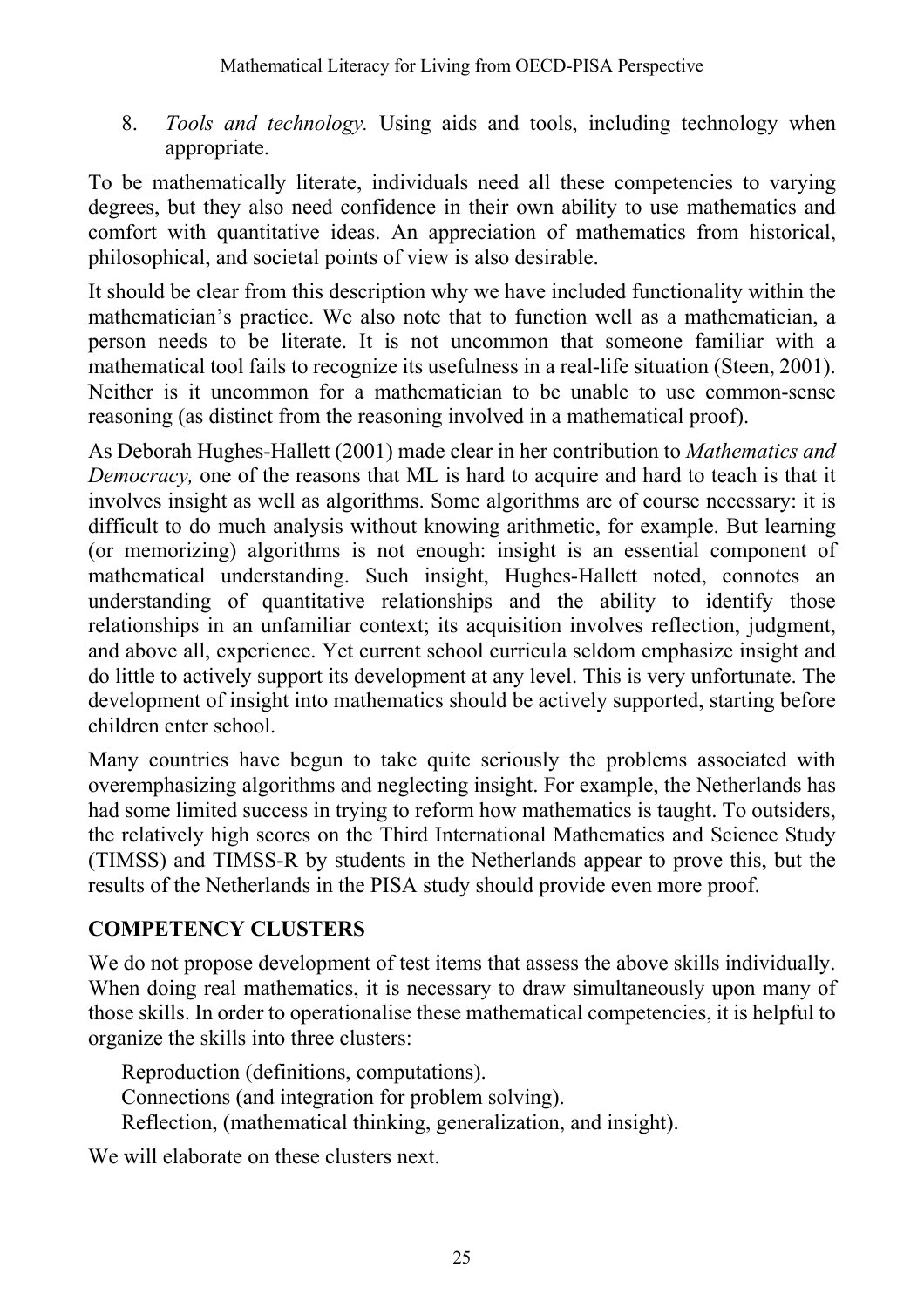### **Cluster 1. Reproduction**

At this first cluster, we deal with the matter dealt with in many standardized tests, as well in comparative international studies, and operationalised mainly in multiple-choice format. It deals with knowledge of facts, representing, recognizing equivalents, recalling mathematical objects and properties, performing routine procedures, applying standard algorithms, and developing technical skills. Dealing and operating with statements and expressions that contain symbols and formulas in 'standard' form also relate to this level.

Items at cluster 1 are often in multiple-choice, fill-in-the-blank, matching, or (restricted) open-ended questions format.

### **Cluster 2. Connections**

At this cluster we start making connections between the different strands and domains in mathematics and integrate information in order to solve simple problems in which students have a choice of strategies and a choice in their use of mathematical tools. Although the problems are supposedly non-routine, they require relatively minor mathematisation. Students at this level are also expected to handle different forms of representation according to situation and purpose. The connections aspect requires students to be able to distinguish and relate different statements such as definitions, claims, examples, conditioned assertions, and proof.

From the point of view of mathematical language, another aspect at this cluster is decoding and interpreting symbolic and formal language and understanding its relations to natural language. Items at this cluster are often placed within a context and engage students in mathematical decision making.

### **Cluster 3. Reflection**

At cluster 3, students are asked to mathematise situations (recognize and extract the mathematics embedded in the situation and use mathematics to solve the problem). They must analyse, interpret, develop their own models and strategies, and make mathematical arguments including proofs and generalizations. These competencies include a critical component and analysis of the model and reflection on the process. Students should not only be able to solve problems but also to pose problems.

These competencies function well only if the students are able to communicate properly in different ways (e.g., orally, in written form, using visualizations). Communication is meant to be a two-way process: students should also be able to understand communication with a mathematical component by others. Finally we would like to stress that students also need insight competencies – insight into the nature of mathematics as a science (including the cultural and historical aspect) and understanding of the use of mathematics in other subjects as brought about through mathematical modelling.

As is evident, the competencies at cluster 3 quite often incorporate skills and competencies usually associated with the other two clusters. We note that the whole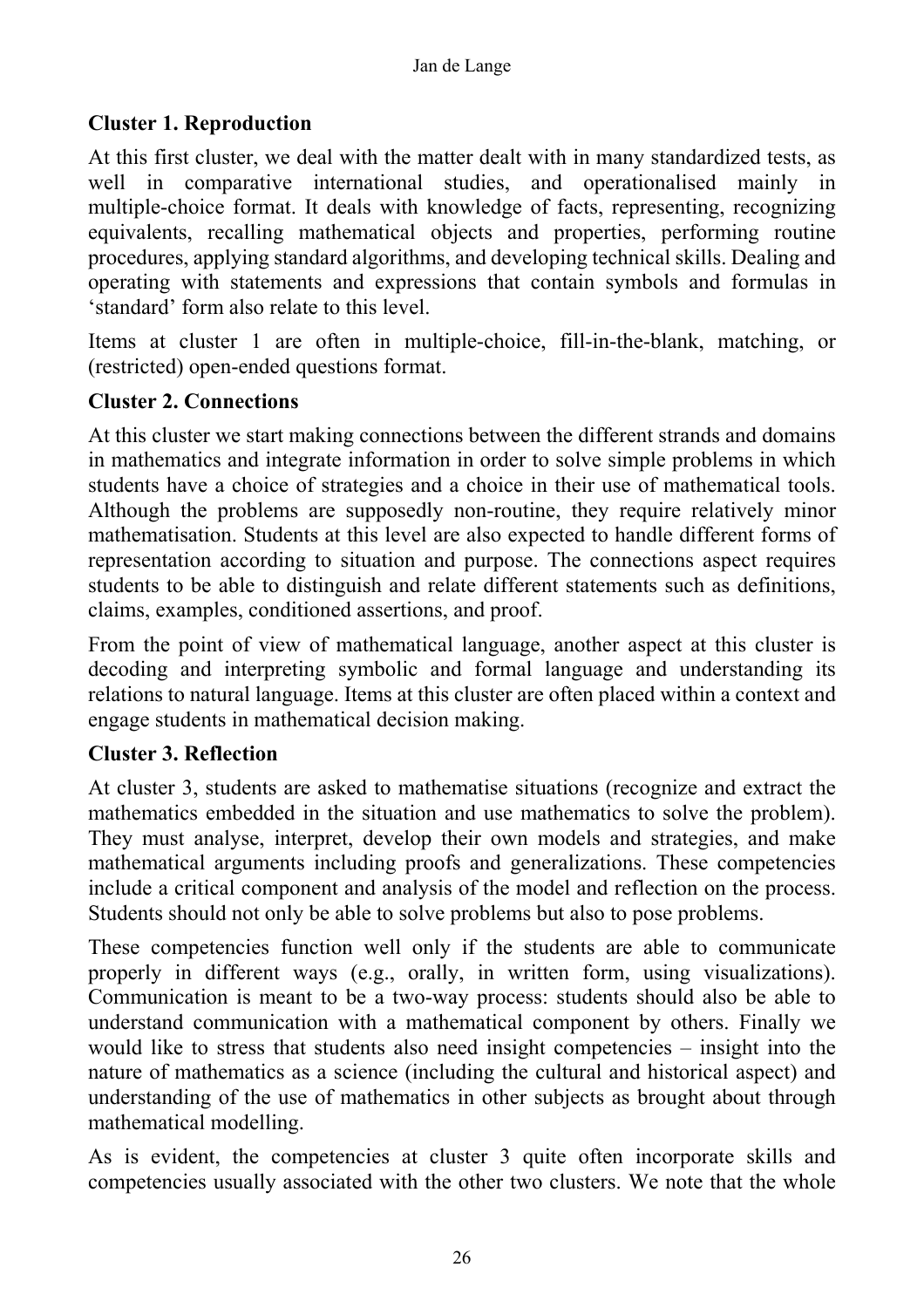exercise of defining the three clusters is a somewhat arbitrary activity: There is no clear distinction between different clusters, and both higher- and lower-level skills and competencies often play out at different clusters.

Cluster 3, which goes to the heart of mathematics and mathematical literacy, is difficult to test. Multiple-choice is definitely not the format of choice at cluster 3. Extended response questions with multiple answers (with or without increasing level of complexity) are more likely to be promising formats. But both the design and the judgment of student answers are very, if not extremely, difficult.

It goes without saying that we can describe the eight competencies fitting all three competency clusters. The actual PISA framework does this in detail (meaning eight competencies as they play out at the reproduction cluster, at the connections cluster and at the reflection cluster.

Finally, we want to make the observation that the competencies needed for ML are actually the competencies needed for mathematics *as it should be taught.* Were that the case (with curricula following the suggestions made by Schoenfeld and Hughes-Hallett and extrapolating from experiences in the Netherlands and other countries), the gap between mathematics and mathematical literacy would be much smaller than some people suggest it is at present (Steen, 2001). It must be noted, however, that in most countries this gap is quite large and the need to start thinking and working toward an understanding of what makes up ML is barely recognized. As Neubrand et al. (2001) noted in talking about the situation in Germany: 'In actual practice of German mathematics education, there is no correspondence between the teaching of mathematics as a discipline and practical applications within a context' (free translation by author).

### **AN EXAMPLE: TIDES**

Natural phenomena should play a vital role in mathematics for ML. For a country like the Netherlands, with 40 percent of its area below sea level, the tides are very important. The following protocol is taken from a classroom of 16-year-olds (De Lange, 2000):



Fig. 4: Tides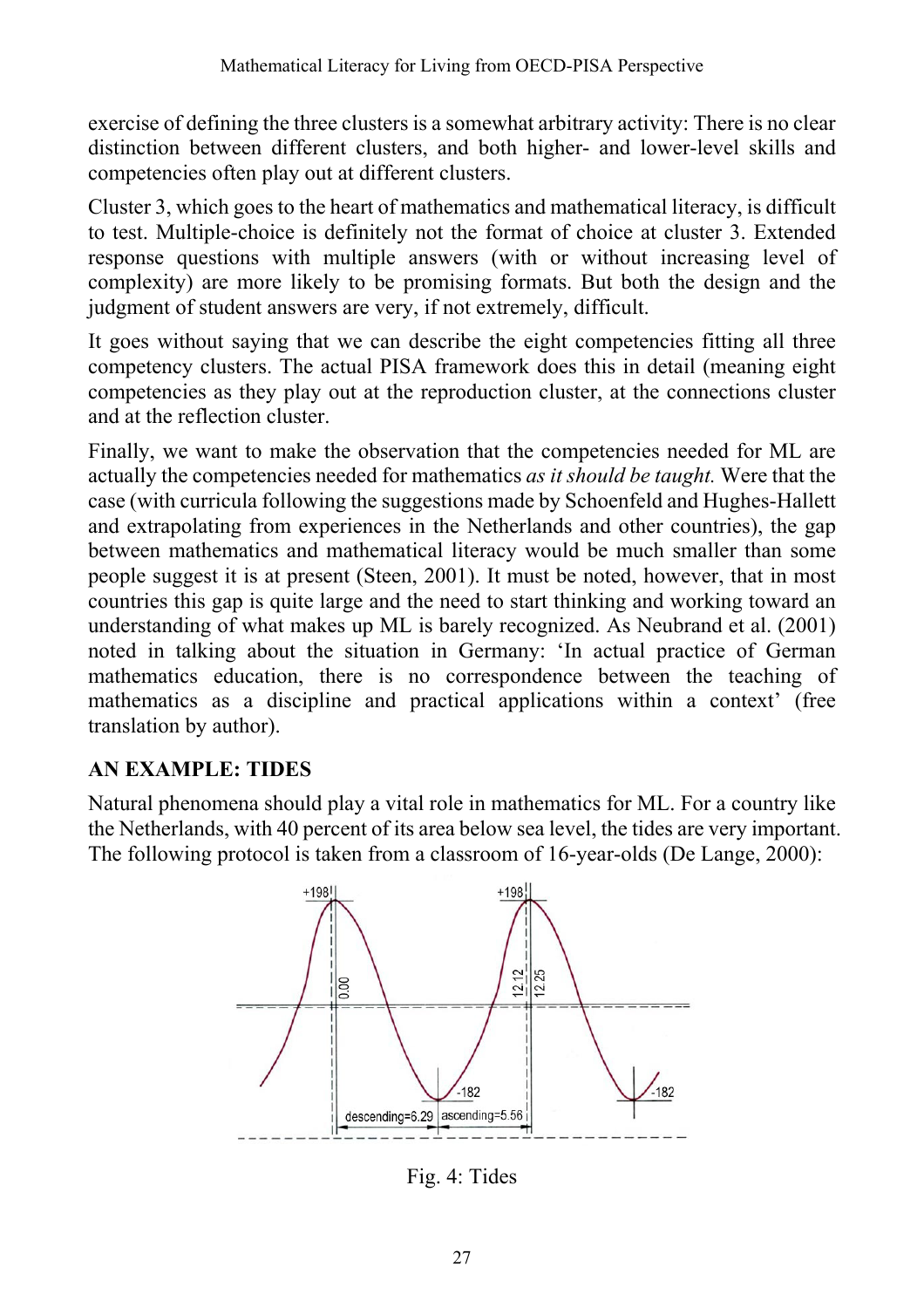| Teacher:   | Let's look at the mean tidal graph of Flushing. What are the essentials?                                                                                                                                                                              |
|------------|-------------------------------------------------------------------------------------------------------------------------------------------------------------------------------------------------------------------------------------------------------|
| Student A: | High water is 198 cm, and low is -182 cm.                                                                                                                                                                                                             |
| Teacher:   | And? [pause]                                                                                                                                                                                                                                          |
| Student A: | So it takes longer to go down than up.                                                                                                                                                                                                                |
| Teacher:   | What do you mean?                                                                                                                                                                                                                                     |
| Student A: | Going down takes 6 hours 29 minutes, up only 5 hours 56 minutes.                                                                                                                                                                                      |
| Teacher:   | OK. And how about the period?                                                                                                                                                                                                                         |
| Student A: | 6 hours 29 and 5 hours 56 makes 12 hours 25 minutes.                                                                                                                                                                                                  |
| Teacher:   | Now, can we find a simple mathematical model?                                                                                                                                                                                                         |
| Student B: | [pause] Maybe 2 sin x.                                                                                                                                                                                                                                |
| Teacher:   | What is the period, then?                                                                                                                                                                                                                             |
| Student B: | 2 pi, that means around 6.28 hours [pause] 6 hours 18 minutes [pause] oh, I<br>see that it must be $2x$ , or, no, $x/2$ .                                                                                                                             |
| Teacher:   | So?                                                                                                                                                                                                                                                   |
| Student C: | $2 \sin(x/2)$ will do.                                                                                                                                                                                                                                |
| Teacher:   | Explain.                                                                                                                                                                                                                                              |
| Student C: | Well, that's simple: the maximum is 2 meters, the low is -2 meters, and the<br>period is around 12 hours 33 minutes or so. That's pretty close, isn't it?                                                                                             |
| Teacher:   | [to the class] Isn't it?                                                                                                                                                                                                                              |
| Student D: | No, I don't agree. I think the model needs to show exactly how high the<br>water can rise. I propose 190 sin $(x/2) + 8$ . In that case, the maximum is<br>exactly 198 cm, and the minimum exactly -182 cm. Not bad.                                  |
| Teacher:   | Any comments, anyone? [some whispering, some discussion]                                                                                                                                                                                              |
| Student E: | I think it is more important to be precise about the period. 12 hours 33<br>minutes is too far off to make predictions in the future about when it will be<br>high water. We should be more precise. I think 190 sin $[(pi/6.2)x]$ is much<br>better. |
| Teacher:   | What's the period in that case?                                                                                                                                                                                                                       |
| Student F: | 12.4 hours, or 12 hours 24 minutes, only 1 minute off.                                                                                                                                                                                                |
| Teacher:   | Perfect. What model do we prefer? [discussion]                                                                                                                                                                                                        |
| Student G: | 190 sin [(pi/6.2)x] + 8.                                                                                                                                                                                                                              |

The discussion continued with 'What happens if we go to a different city that has smaller amplitudes and where high tides come two hours later?', 'How does this affect the formula?', 'Why is the rate of change so important?'

Why do we consider this a good example of mathematics for ML? Given the *community* in which this problem is part of the curriculum, the relevance for society is immediately clear – and the relevance is rising with global temperatures. The relevance also becomes clear at a different level, however. The mathematical method of trial and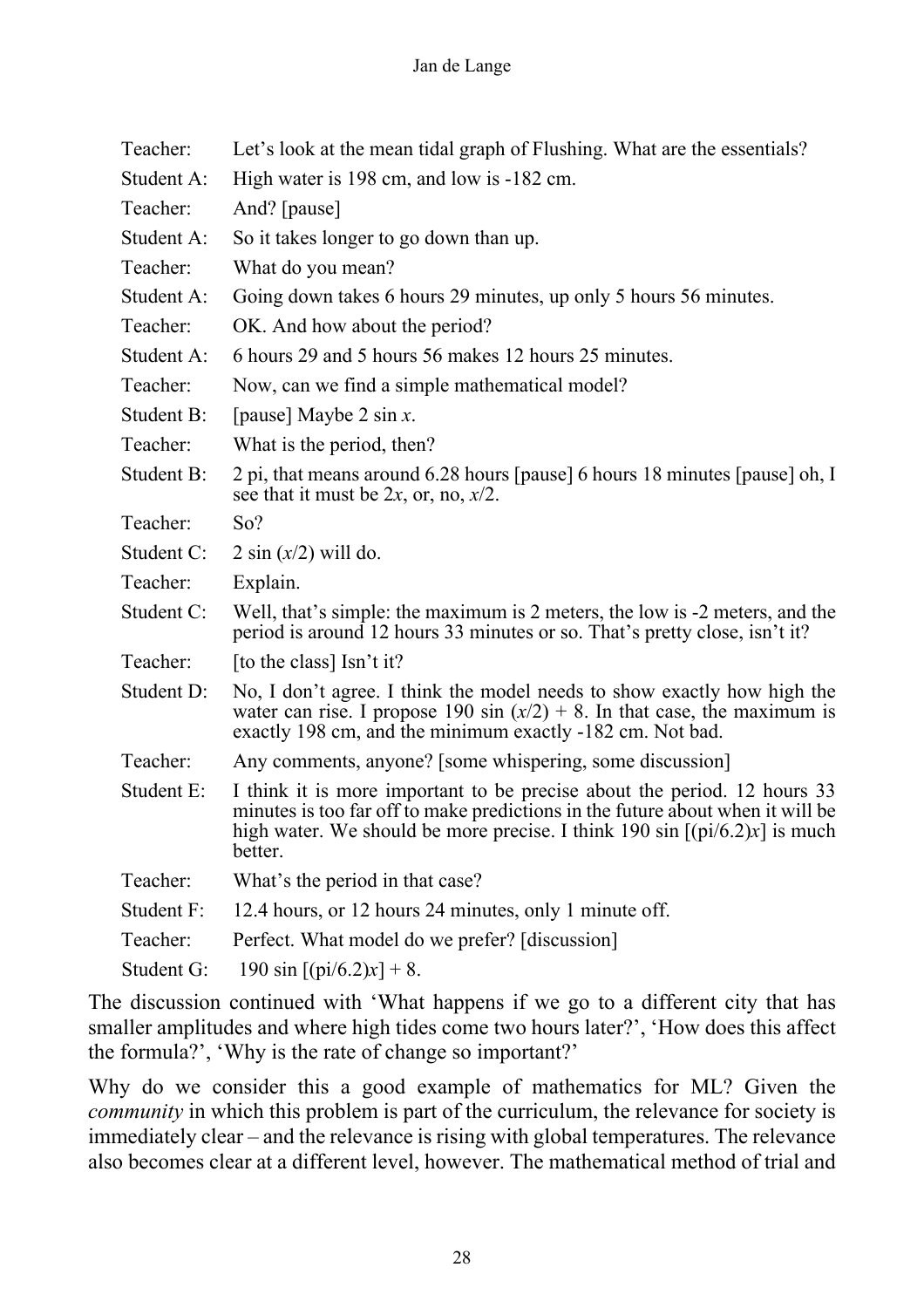error illustrated here not only is interesting by itself, but the combination of the method with the most relevant variables also is interesting: in one problem setting we are interested in the exact time of high water; in another we are interested in the exact height of the water at high tide. Intelligent citizens need insight into the possibilities and limitations of models. This problem worked very well for these students, age sixteen, and the fact that the 'real' model used forty different sine functions did not really make that much difference with respect to students' perceptions.

One important observation has to be made: one should not confuse ML with the study of the discipline of mathematics. ML is about the functionality of the discipline as the students encounter their discipline at school. But the aspects of abstraction, formalization and structure of mathematics are often overlooked at school as well, and this aspect is well worth another study. But the example also shows that some real good traditional mathematics is really needed to become literate in this example, for this certain community of learners.

## **PROBLEMS AND PROMISES**

One of the main aspects of PISA that seems to draw fire a lot is the 'horse-race aspect'.

PISA is seen as a competition with winners and losers and indeed, the report by the OECD is quite supportive of this judgment. On the first pages it is talking about winners and losers. And by doing this it gives authors like Clarke (2003) a good foundation for their critique that with PISA and TIMSS there is a 'current preoccupation with competition'.

Clarke is right of course if we see that the TIMSS-report says: 'Singapore was the top-performing country' (on page 3, in 2003) and the PISA report is even faster: 'Finland is the top performing country', on page 1 (!).

This horserace might be of some interest to the popular press (*Der Spiegel*: 'The Winner is Finland') but it overwhelms the real questions, about the instrument, for instance. Keitel and Kilpatrick (1999) observe, quite correctly, that 'questions of content have usually been seen as secondary'. This is in line with Bonnet's (2002) conclusion that 'one would have wished for more space to be devoted to trying to understand what happens in the classrooms in terms of teaching and learning.' Given my earlier published comments like: 'concerns about content validity resulted in some countries in national options', and: 'the content is a point of concern that gets relatively little attention', I do agree with the earlier quoted authors (De Lange, in press).

But not only the horserace, and the lacking interest in content and instrument aspects is worrying a lot of observers. There are also validity aspects that need further discussion.

A main issue seems to be the choice to measure 'mathematical literacy' instead of 'curricular mathematics' as in TIMSS. One certainly can join OECD in there effort to measure mathematical literacy, as defined in the frameworks of OECD. It seems a worthwhile effort to try not only to define the functionality of mathematics for 15 year old students, but also to design an instrument that tries to operationalize this definition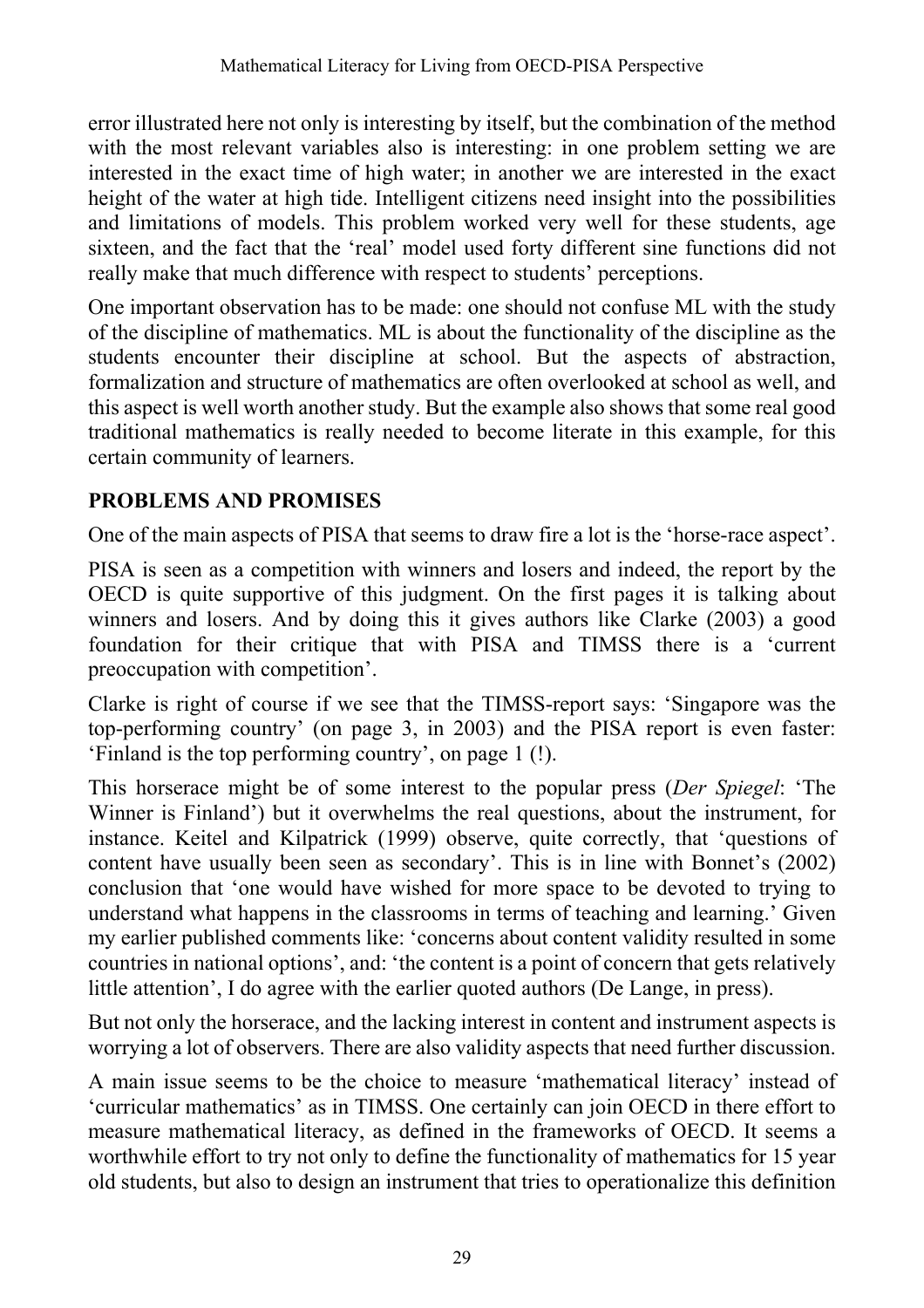in tasks. But how do we know for sure that these tasks will do the job? Can we really measure mathematical literacy with multiple choice and open questions, with an average answer time of less than 2 minutes? Is it true that we need other instruments as well, like extended tasks (like in PISA Problem Solving). Like group work, like IT use in solving the literacy problems?

And talking about the instrument: how does OECD decide what the cut point will be to be called literate? One can easily find arguments that one test for students of so many countries (in 2006 about 70) cannot suffice the needs of all countries. For instance, in a secondary analysis of the PISA 2003 mathematics result, the researchers suggest that for the Netherlands one can only be called literate if above the level 4 from OECD. OECD has her cut point above level 1.

A point that is often ignored about the horserace that indeed we see Finland reach the finish line first, but do we know the 'time' or whether or not it is a world record? In other words, the scores in PISA are *relative* scores: the average over all countries is 500 and the standard deviation is 100. So, although the definition of mathematical literacy is quite elaborated in a whole variety of competencies, there is no criterion referenced testing in PISA. Everything is norm referenced and we have no clue whether or not we do really well even if we are a top-performer as a country. To get a better view on the competencies of students in a country, we need secondary analysis of scores and insight in actual student's work. OECD encourages the use of their data for this purpose but even if secondary analysis takes place, it never get the media attention it deserves, and does not change in any respect the horserace.

A well acknowledged problem of any international comparative test is the fact that education is culturally embedded. Clarke's remark: 'to assess the extend to which Ethiopian students possess the mathematical skills required for effective participation in American society seems both futile and uninformative' is often embraced but rather futile itself. The mathematical competencies as identified in the Assessment Framework try go beyond the cultural aspects: to think somewhat logically, to be critical, to reason mathematically, to be able to use mathematics are competencies that are useful in any situation or culture. In our opinion the cultural aspect is less about the 'content' and much more about the 'cultural context' of education in a country.

The following graph, showing socio/economic/geographical clustering of countries participating in TIMSS, tells a story: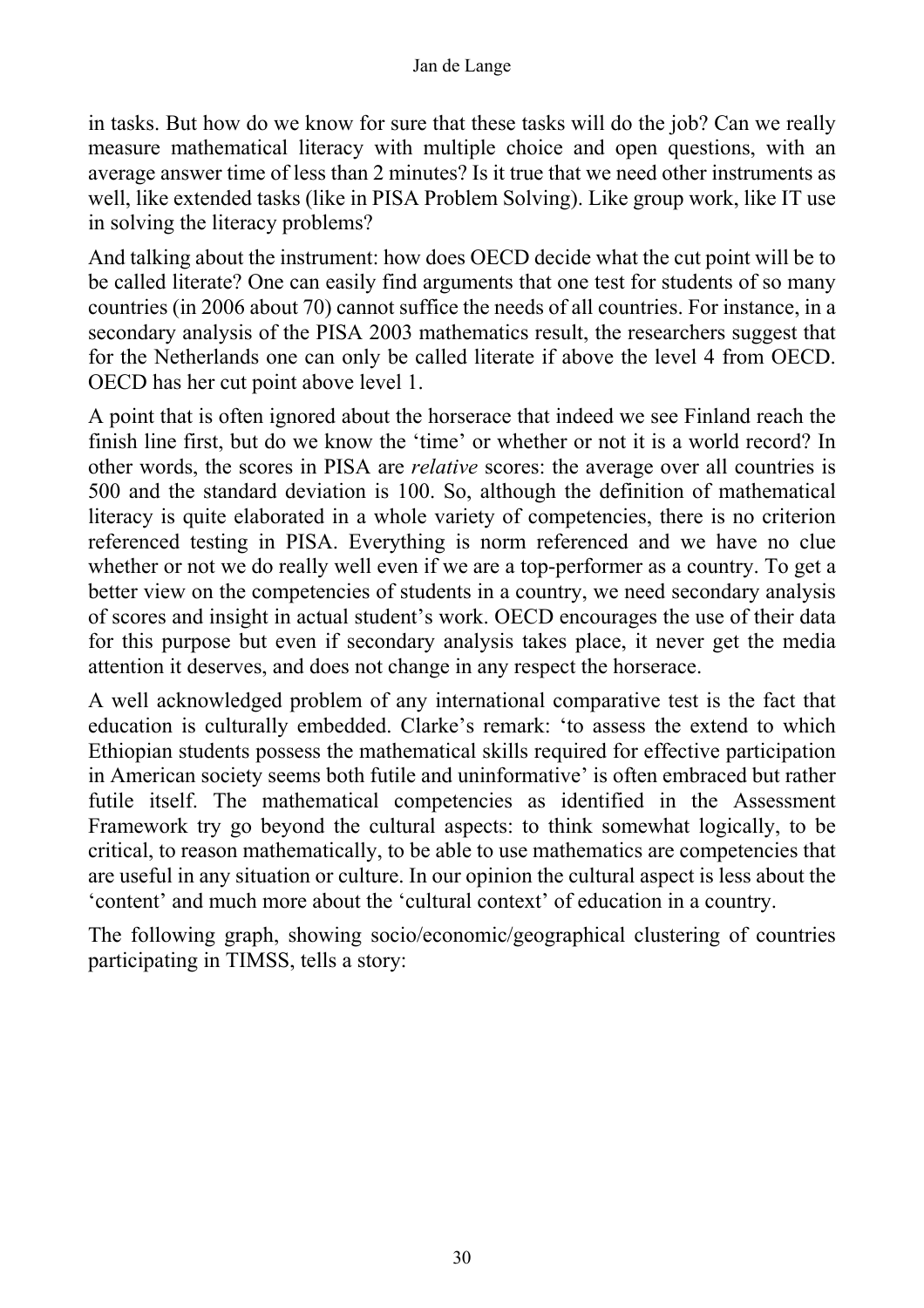

Fig. 5: Mathematical achievement in TIMSS

Authors also get quite excited about the role of contexts in large-scale assessments. There are many good reasons to do so, as we still fail to understand quite often the actual role the context plays in a certain problem. As Feijs and De Lange (2004) concluded: 'the choices of context in relation to item construction and validation is a very complex one'. And I would like to add: we cannot say anything firm about the relationship 'context familiarity' to 'success rate'.

Officially the PISA study is about measuring or evaluating educational systems. But this is not always simple. Just take the case of Belgium and the Netherlands that do equally well in the horserace but have very different educational systems. The 'one number tells all principle' can backfire in bad ways, if we leave it at that one number. This adds to the undesirability of the horserace.

A point of concern is also the choice of what is in the report and what is left out. It is interesting to know that PISA is overseen by a board that consists of officials from the different countries that represent their departments of education. This is understandable as they are paying for the whole PISA enterprise. But at the other side the board can influence the way the results are gathered (multiple-choice is cheap) and which results end up in a prominent place in the reports. As the political scientist Kettle once observed, educational tests are not really about measurement but about political communication.

The Dutch government once asked us to give a reason or two why Singapore outperforms the Netherlands (again: the horserace). One of the reasons might be found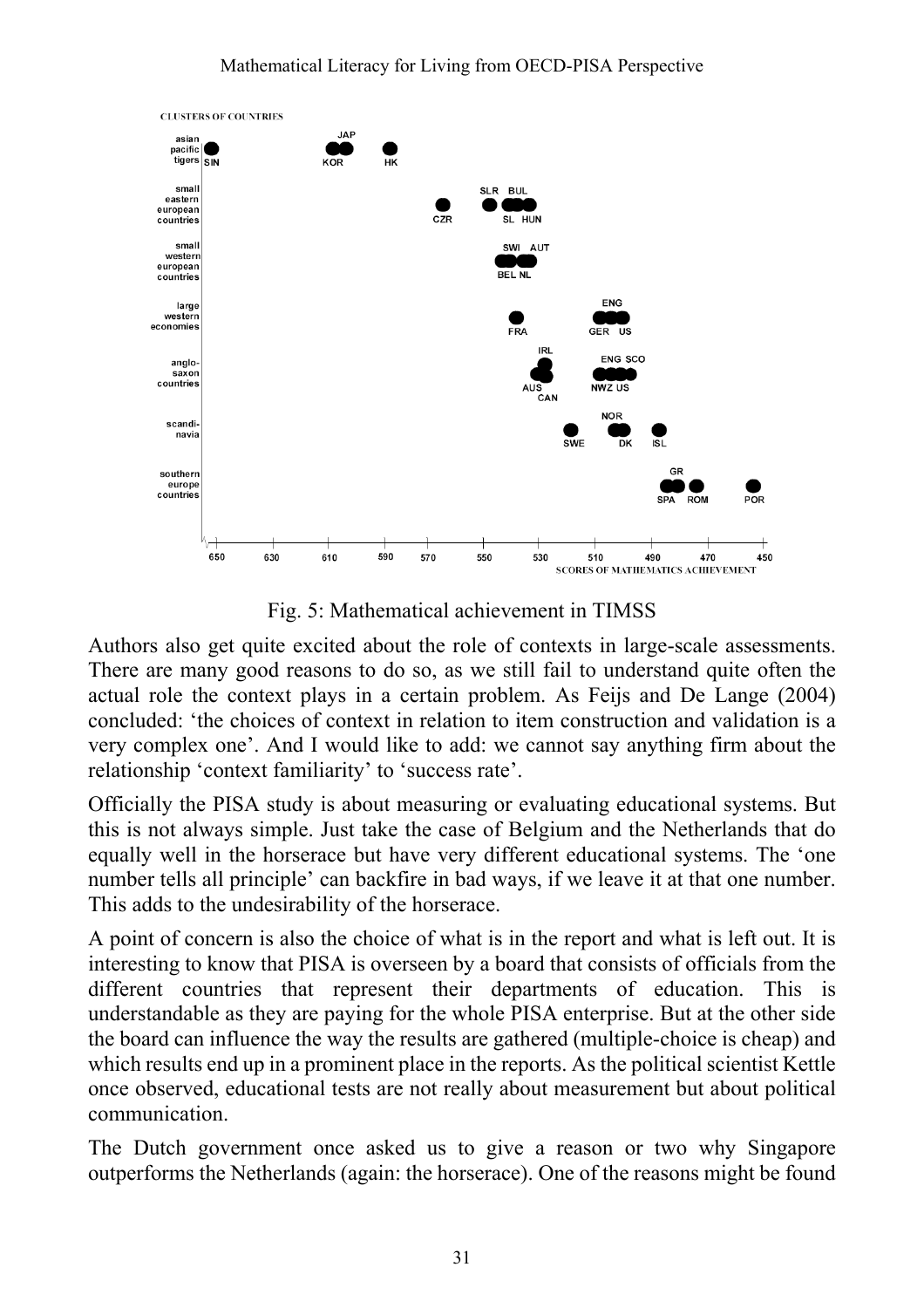if we analyze a graph, that we constructed ourselves, but that was based on available data from TIMSS. Why is this graph not in the report? Who makes the choices?



Fig. 6: TIMSS score versus time spent on math

Nevertheless, in our opinion PISA can become an important instrument for measuring mathematical literacy. If it does so at present remains to be proven, but it does some valuable things. One of the most important is putting the volume of ML at the heart of the discussion.

And PISA departs from the usual curricular approach and tries to find out how well our young students are equipped for modern society. It has an innovative and ambitious framework for assessment with the main components: Content, Context and Competencies. It has a nice collection of items that make up the instruments, in comparison with items from previous large scale assessments. It lends itself to extensions that will make the validity better, and make the information more reliable and relevant. It may influence, in a positive way, the thinking about the value of mathematics education in a substantial part of the world, which might in return lead to better communication about the math education problems in the world. It might support the very necessary communication between psychometricians at one side, and math educators at the other. If secondary analyses are carried out the relevance for individual countries will be enhanced considerably.

# **A FINAL WORD**

A final word of warning should be placed here, because heated discussions can arise from being uninformed. OECD/PISA has been clear in pointing out that PISA measures mathematical literacy, which is not the same as curricular mathematics. However, in the popular media this distinction almost never is reported. Therefore,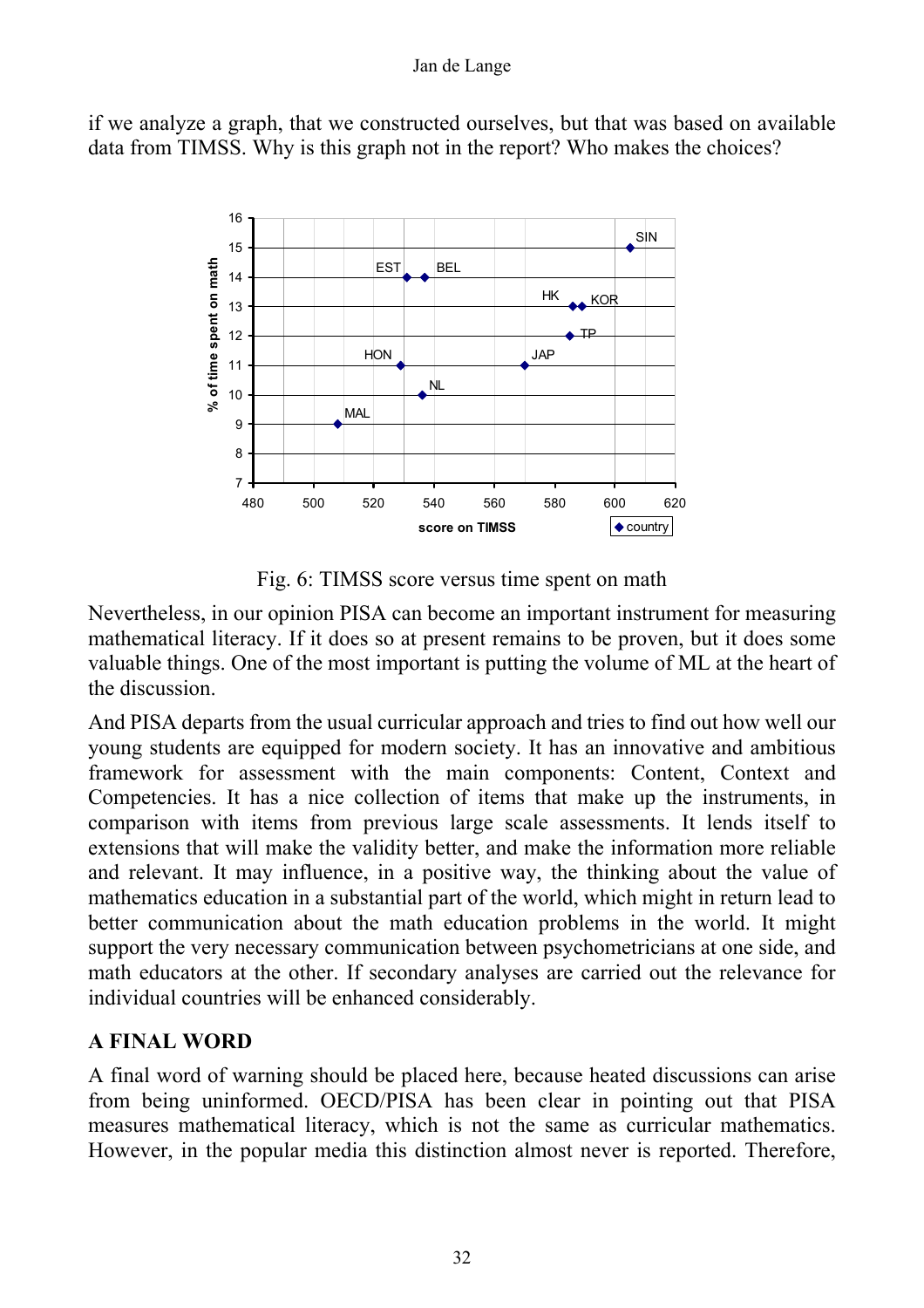sometimes OECD has been found 'guilty' for imposing a new curriculum for mathematics for its member states, and the guests.

PISA reports how students perform on tasks that are intended to measure mathematical literacy, and it is clear therefore that it does not tell how well students 'master' their school curricula. TIMSS does that better.

It is also clear that many countries take the outcomes of PISA seriously in the sense that they embrace the idea that the output of an educational process should include a certain amount of 'functionality'. But it is up to the countries to decide how important this aspect is. And from that policy standpoint will follow how much attention will be given to the functionality in the school curriculum. One country that has taken these steps is Germany: this country made great efforts in introducing more context oriented problems involving good mathematics. The score from 2000 to 2003 has improved, so it will be interesting what Germany will do in 2006 and 2009. Other countries will do similar actions. But we should not forget that the more formal and abstract mathematics, showing the structure of the discipline is *not* what PISA is all about – although some 'inner-mathematical' problems are included.

Many countries consider mathematics education having three primary goals:

preparing students for society;

preparing students for future schooling and work;

showing the students the beauty of the discipline.

PISA addresses primarily the first two goals. It would be an additional challenge to see if one can design an international study that addresses the third goal. It seems that the International Mathematics Union could take an initiative in this direction.

# **References**

- Boertien, H., & De Lange, J. (1994). *The national option of TIMSS in the Netherlands*. Enschede, the Netherlands: University of Twente.
- Bonnet, G. (2002). Reflections in a Critical Eye: On the Pitfalls of International Assessment. *Assessment in Education: Principles, Policy and Practice, 9* (3), 387-399.
- Clarke, D. (2003). International Comparative Research in Mathematics Education. In A.J. Bishop, M.A. Clements, C. Keitel, J. Kilpatrick, & F.K.S. Leung (Eds.), *Second International Handbook of Mathematics Education, Part one* (pp. 143-184). Dordrecht/Boston/London: Kluwer Academic Publishers.
- Cockroft, W. H. (1982). *Mathematics Counts*. Report of the Committee of Inquiry into the Teaching of Mathematics in Schools. Londen: Her Majesty's Stationery Office.
- De Lange, J. (1992). Higher Order (Un-)Teaching. In *Developments in School Mathematics Education around the World*, edited by I. Wirszup and R. Streit, vol. 3, 49-72. Reston, VA: National Council of Teachers of Mathematics (NCTM).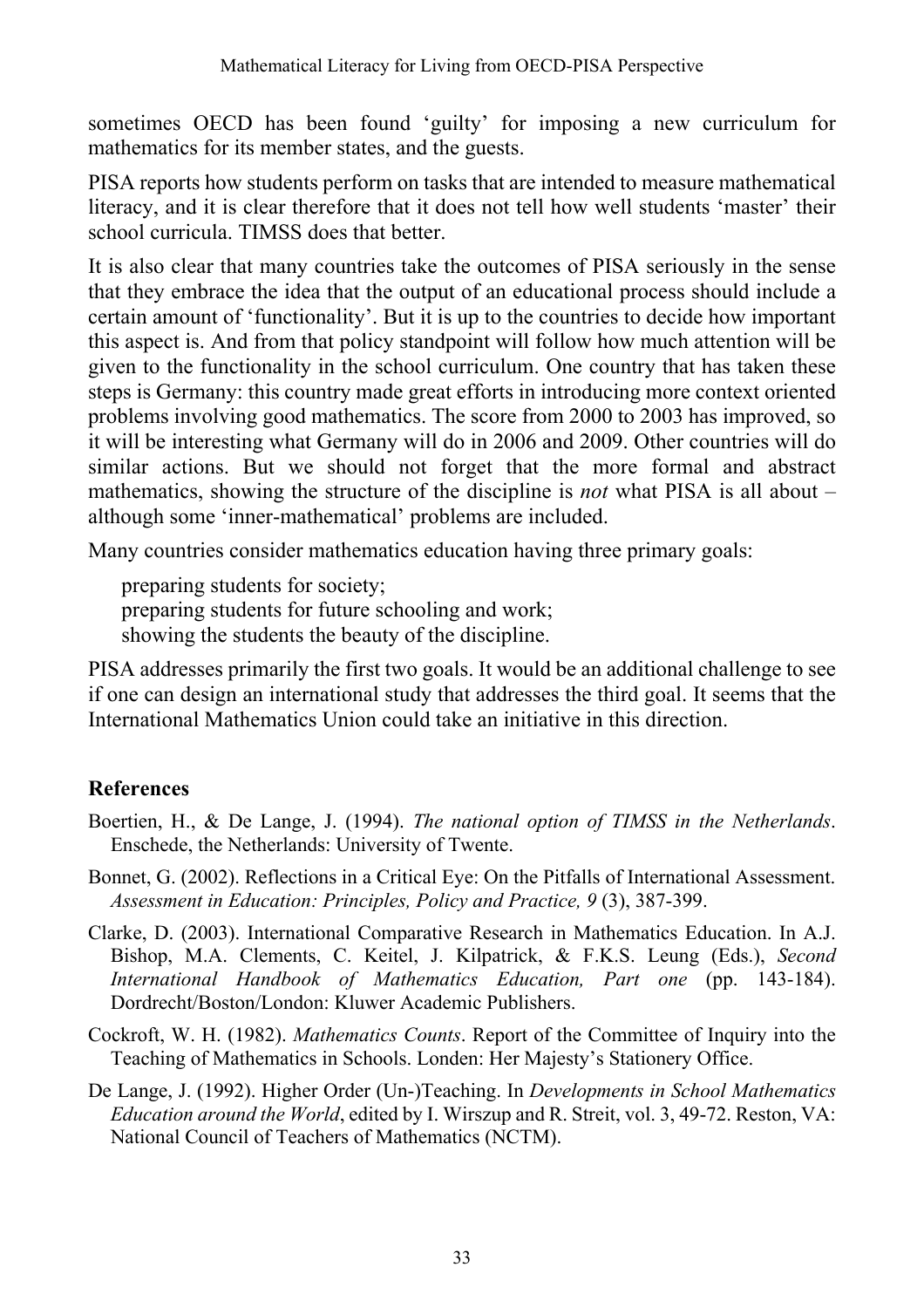- De Lange, J. (1995). Assessment: No Change Without Problems. In T.A. Romberg (Ed.) *Reform in School Mathematics and Authentic Assessment* (pp. 87-172). New York, NY: State University of New York Press.
- De Lange, J. (1999). *Framework for Assessment in Mathematics*. Madison, WI: National Center for Improving Student Learning and Achievement in Mathematics and Science (NCISLA).
- De Lange, J. (2000). The Tides They are A-Changing. *UMAP-Journal 21*(1), 15-36.
- De Lange, J. (in press). Large-Scale Assessment and Mathematics Education. In D. Grouws (Ed.), *Handbook of Research on Mathematics Teaching and Learning*.
- Devlin, K. J. (1994). *Mathematics, the science of patterns: The search for order in life, mind, and the universe*. New York: Scientific American Library.
- Ellis, Jr., W. (2001). Numerical Common Sense for All. In L.A. Steen (Ed.), *Mathematics and Democracy: The Case for Quantitative Literacy* (pp. 61-65). Princeton, NJ: National Council on Education and the Disciplines.
- Ewell, P.T. (2001). Numeracy, Mathematics, and General Education. In L.A. Steen (Ed.), *Mathematics and Democracy: The Case for Quantitative Literacy* (pp. 37-48). Princeton, NJ: National Council on Education and the Disciplines.
- Feijs, E. & De Lange, J. (2004). The Design of Open-Open Assessment tasks. In T. Romberg (Ed.), *Standards-based mathematics assessment in middle school: rethinking classroom practice* (pp. 122-136). New York, NY: Teachers College Press.
- Freudenthal, H. (1973). *Mathematics as an Educational Task*. Dordrecht: Reidel.
- Grünbaum, B. (1985). Geometry Strikes Again. *Mathematics Magazine 58*(1), 12-18.
- Hughes-Hallett, D. (2001). Achieving Numeracy: The Challenge of Implementation. In L. A. Steen (Ed.), *Mathematics and Democracy: The Case for Quantitative Literacy* (pp. 93-98). Princeton, NJ: National Council on Education and the Disciplines.
- International Life Skills Survey (ILSS). (2000). *International Life Skills Survey*. Ottawa, Canada: Statistics Canada, Policy Research Initiative.
- Keitel, C., & Kilpatrick, J. (1999). The Rationality and Irrationality of International Comparative Studies. Chapter 16. In G. Kaiser, E. Luna & I. Huntley (Eds.), *International Comparisons in Mathematics Education* (pp. 241-256). London: Falmer Press.
- Kennedy, D. (2001). The Emperor's Vanishing Clothes. In L. A. Steen (Ed.), *Mathematics and Democracy: The Case for Quantitative Literacy* (pp. 55-60). Princeton, NJ: National Council on Education and the Disciplines.
- Ministerio de Educación y Ciencia. (1990). *Ley de Ordenación General del Sistema Educativo (LOGSE)*. Madrid, Spain: Ministerio de Educación y Ciencia.
- Mathematical Sciences Education Board (MSEB). (1993). *Measuring What Counts: A Conceptual Guide for Mathematical Assessment*. Washington, DC: National Academy Press.
- National Center for Education Statistics. (1993). *National Adult Literacy Survey*. Washington D.C.: National Center for Education Statistics (NCES).